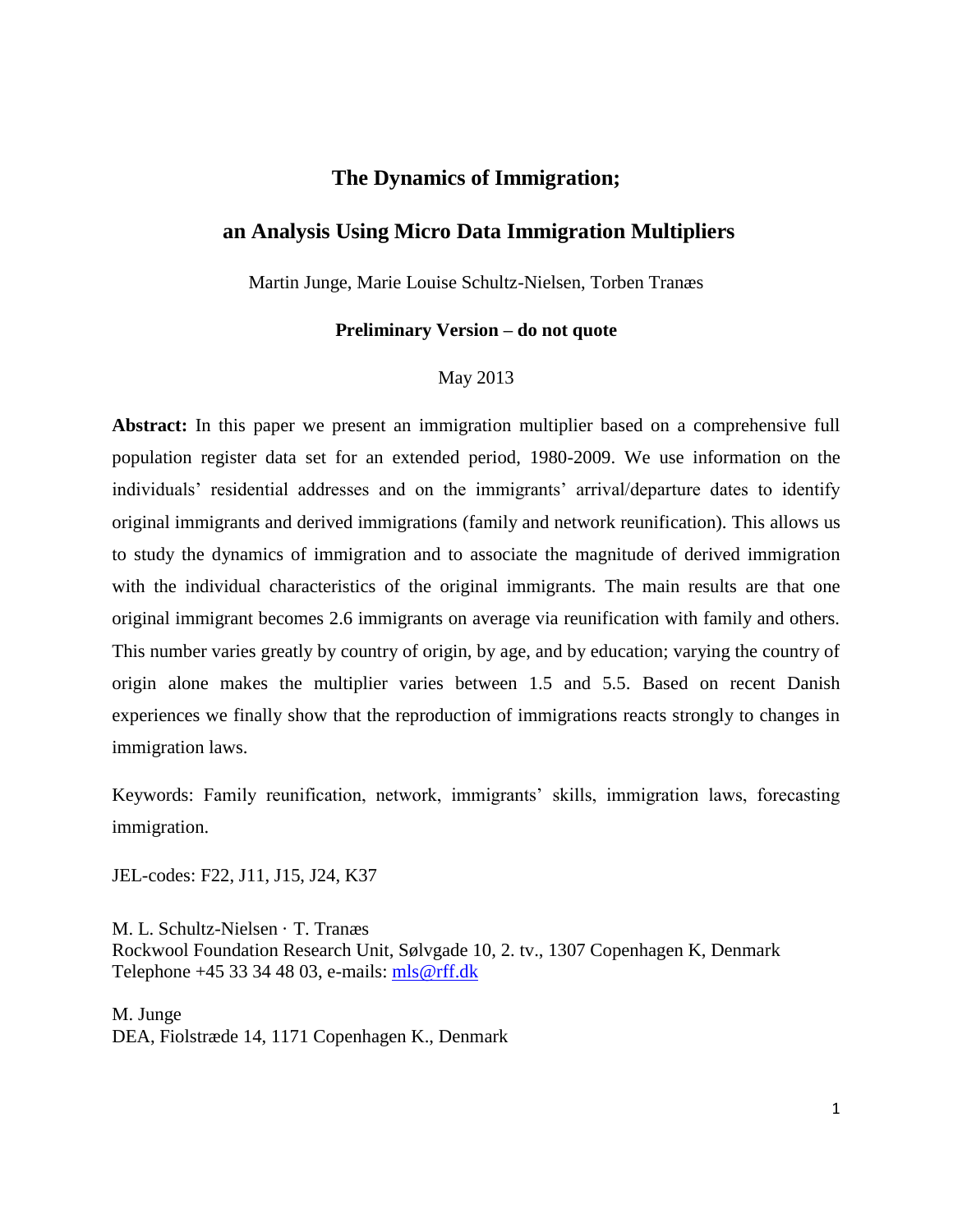#### **1. Introduction**

In this paper we study the dynamics of immigration. When a country gives residence permission to a foreigner it often initiates a process of further immigration. There are a number of reasons why an originally arriving immigrant, who wants to stay in the country, would initiate further immigration. The most obvious is that the new immigrant wants his or her family to come as well, but it could also be friends and associates that are attract by the information received or the possible opportunities facilitated by this new contact in the country. According to the typical Aliens Acts of developed countries, foreigners are allowed to bring their families to the country, and typically, it is also possible for foreigners to take up certain jobs or enrol in education; arrangements that might be based on contacts that the original immigrant has established. Hence, one original immigrant is expected to trigger a certain amount of *derived* immigration.

The derived immigrants typically acquire the same rights as the original immigrants and therefore the possibility arises of a "chain of immigration". Chains of this kind are furthered as well as limited by a number of factors, and whether the process imply an accelerating or a decelerating immigration depends on the given country's immigration laws, the characteristics of the immigrants, the traditions in both sending and receiving countries, etc. Precise knowledge of the dynamics of the immigration process is important to know independently on whether the government wants to control the process or simply wants to be prepared for the integration effort that is, or might be, needed down the road.

In this paper we present an immigration multiplier based on micro date that can be used to monitor and characterize the dynamics of immigration in a given country. First of all the multiplier associates the derived immigration to any given original immigrant, in principle with as many link in the chain as the studied time horizon allows. Thus, the over all process can be described and followed. Secondly, the micro data foundation of the multiplier makes it possible to characterize - by demographics and country of origin - what types of immigrants that generate the most derived immigration. Finally, the multiplier we present allows us to study how the magnitude and dynamics of immigration react to changes in immigration laws. These topics will be discussed in this paper using Danish full population micro panel data from 1980 to 2009.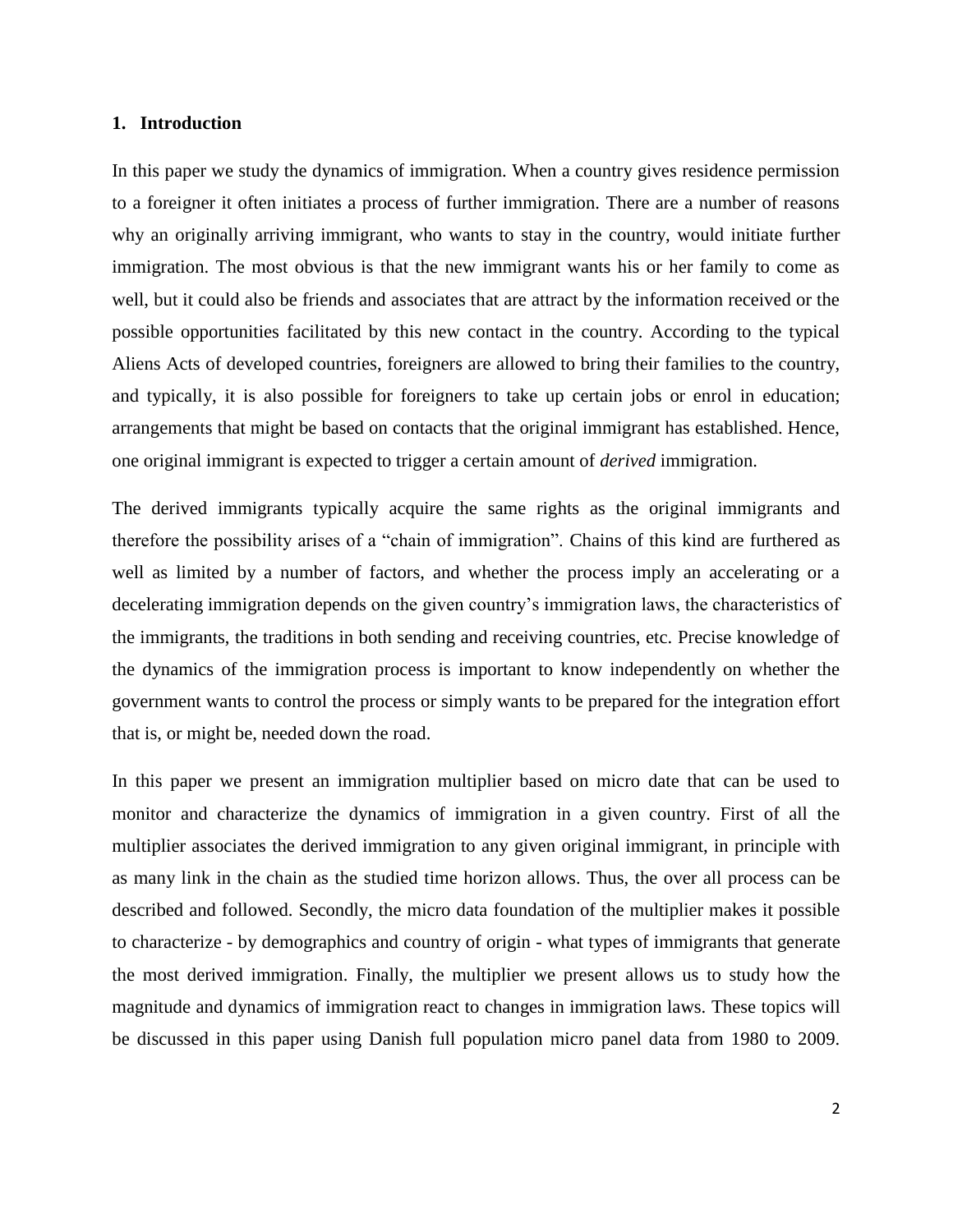Dividing the immigrant population into original and derived immigrants also allows us to discuss what characterizes the two groups in terms of age, gender, and skill level.

According to the literature in economics, the decision to migrate is in most cases attributable to individuals attempting to maximise their lifetime welfare or lifetime income. In practice, however, it is often entire families who have to take the decision together (Mincer 1978). Economic benefits are most often listed among the advantages of migration. These may be in the form of the availability of better paid work, or of a welfare system that is more developed in the new country. One way of minimising the costs of moving a family from one country to another is for the family members to migrate in succession (Borjas and Bronars 1991). Thus, perhaps one member of the family will leave first, typically the one who stands to gain most by migrating (e.g., the better skilled, more experienced). This person may then settle in the new country and send money home, or return home again, or attempt to bring the rest of the family to the new country. In the latter case, the costs of migrating and getting established in a new country will be less for the next members of the family, as a result of the experience and the networks built up by the first moving family member in the new country (Carrington et al. 1996).

Borjas and Bronars (1991) emphasize the role of chain-migration and the importance of the order in which family members arrive to the new country. They agree with Mincer and stresses also that the first link in the migration chain is more likely to be the person who has the most to gain individually from immigration. With the multiplier we present here it is possible to study the dynamics of immigration both quantitatively and qualitatively: how important is the chainmigration element. Firstly, how important is the derived immigration compared to the original, that is, how big is the multiplier, and secondly, how strong is the contribution to the multiplier of future rounds of derived immigration compared to the first round of derived immigration? A qualitative aspect to be studied could for instance bet to look at whether the time profile of the multiplier varies with the characteristics of the original immigrant?

Jasso and Rosenzweig (1989) used retrospective data to describe the original immigrants and those arriving for family reunification. The data were retrospective in the sense that immigrants to the USA in 1985 were asked about their relationship to previous immigrants. In contrast, in this study it has been possible to work forwards in time. In other words, taking all original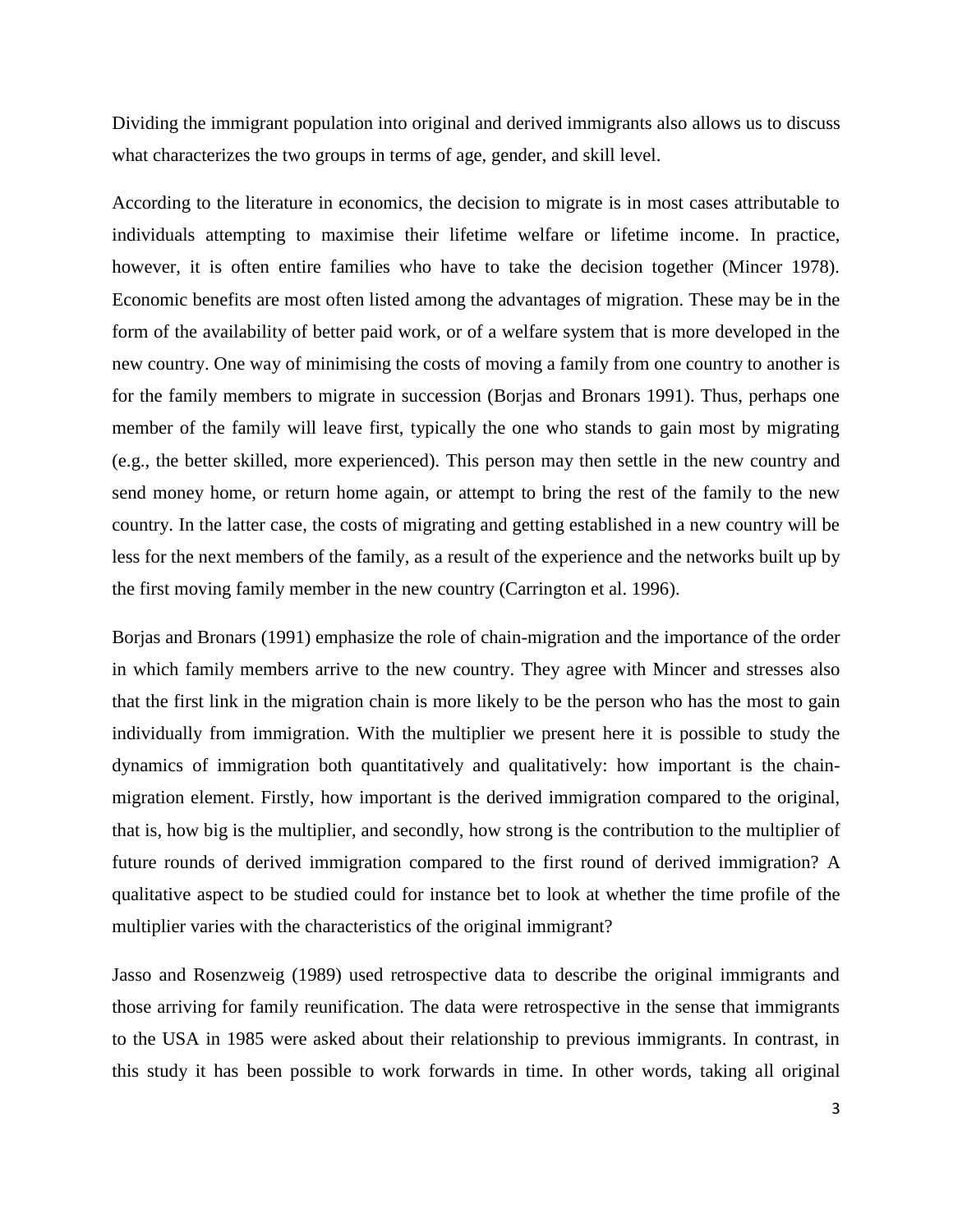immigrants in the period 1981-1990, for example, as the starting point, it is possible to trace subsequent family and other reunifications up until 2008.

The next section presents our hypothesis based on the literature on immigration. Section 3 discusses the methodology and the most important prerequisites for calculating the immigration multiplier. Section 4 presents the data. Section 5 describes the recent history of original immigration and reunification immigration to Denmark, and presents the immigration multipliers and the main analytical results. Section 6 discusses the effect of the recent changes in immigration laws in Denmark to the immigration multiplier, while section 7 sums up and concludes.

### **2. Hypotheses**

The literature on immigration offers a number of hypotheses concerning emigration as such but little in the way of understanding the dynamics of the immigration process. Predictions about who tend to emigrate, from what type of countries, and to where, can be based on the extensive migration literature in the social sciences. Sjaastad (1962) follows the approach of Becker's (1962) human capital theory and characterizes the emigrants as the citizens who stand to gain the most by emigration and they move to the destination countries where the expected return is the highest among the accessible countries. See also Zimmermann and Bauer (2002) for discussions on this and more references.

In contrast to this are questions like the following more scarcely discussed: Is it more likely that families emigrate than singles? If families move, who move first then? What types of original immigrants –age, gender, skills, etc. - initiate the biggest subsequent immigration? And is the timing of the derived immigration different for different types of original immigrants? To the best of our knowledge, the last question is not discussed in the literature at all. The other questions, however, are touch upon by authors directly or indirectly. Concerning the family angle, Mincer (1987) takes as his primitive the expected gain to the family but stresses also the importance of the individual gains by emigration. He conjectures that in general, it will be the gain of the spouse – the tied mover – that is the smallest. And this spouse will typically be the women due to her lower earnings on average. Following these lines of thoughts, families may be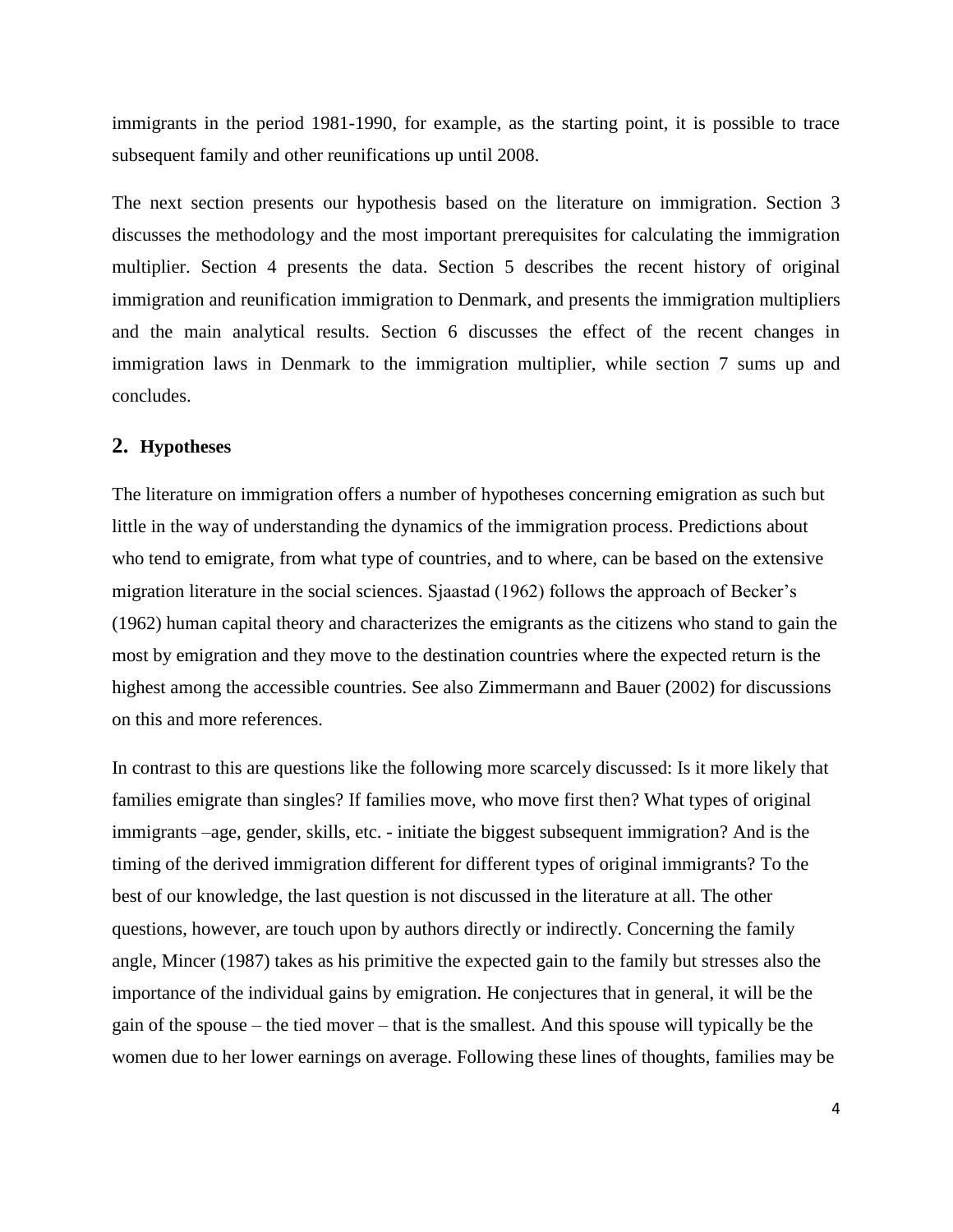less likely to migrate than singles, because of such ties. And furthermore, since gain from migration is often related to job-mobility, families with two wage-earners will be less likely to migrate than single-earner families. Finally, people from poor countries are in general expected to move more frequently to rich countries than the other way around.

Summarizing this gives rise to the following hypothesis:

*Hypothesis 1*: The initial immigrant from a poor country is more likely of bringing family and friends than an initial immigrant from a rich country. Thus the multiplier is bigger for non-Western immigrant than for Western immigrants.

*Hypothesis 2*: The initial immigrant tent to be a young adult male, and thus the derived immigration is more likely to consist of females and younger or older individuals. Therefore the multiplier is biggest for middle age men with low education.

Both these hypothesis identify immigrant groups for whom the chain element in migration is relatively strong because the derived immigration is relatively big. We do not have any ground on which to found hypothesis about the absolute magnitude of the multiplier or about the timing of the contribution to the multiplier over the different rounds of derived immigration. We will discuss this, nevertheless, in order to clarify whether the chain element in migration makes the immigration process an accelerating or decelerating process, and in order to identify which round of migration are the most important for the overall magnitude of the multiplier.

Finally, we will also look at how the immigration multiplier reacts to changes in migration laws with the Danish case as an illustration. Denmark changed its immigration regime around 2000 by changing the general rules of admission to the country. However, the conditions in Denmark affect different types of immigrants quite differently and the circumstances in the immigrants home countries are also quite different, and therefore, we would expect the new immigration laws to affect the immigrant groups differently as well; the more important reunification immigration used to be for a given group, the bigger an effect on the groups' multiplier we expect to find:

*Hypothesis 3*: The multipliers for the different immigration groups react to changes in immigration laws according to how important reunification is for each of these groups.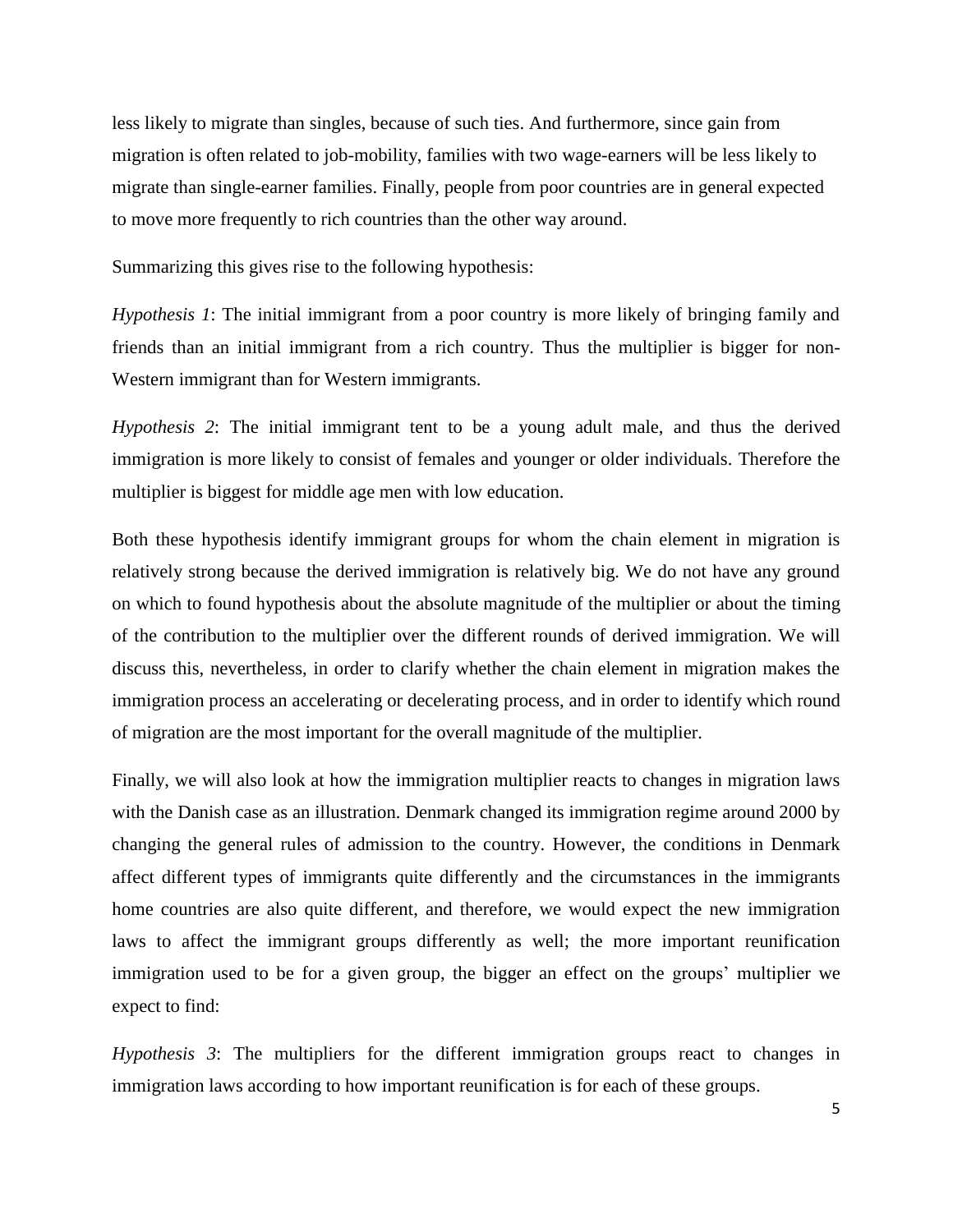In section 5 we will test these hypothesizes; mainly the first three. The last hypothesis will only be discussed more tentatively, because we do not have comprehensive information on whether immigrants are refugee or not. We only have information on year of immigration and country of origin, which only to some extent indicate whether an immigrant is a refugee or not.

#### **3. Methodology**

In this section we introduce the computational procedure behind the multiplier and define the key variables that constitute it.

#### 3.1 Definitions of the Key Variables

An *original immigrant* is defined as an immigrant who either moves into his or her own home or moves in with a native family at the time of immigration. Thus, immigrants who take up residence with native persons are in this study considered the first immigrant in a possible chain and are accordingly classified as original immigrants even though they will often have residence permits granted on the grounds of family reunification.

The *derived immigration* consists of family reunification immigrants, network immigrants, and second generation immigrants. In principle one could continue and include further generation but in this analysis we have decided to stop with the children of immigrant. The precise definition of the three types of derived immigrants follows:

*Family reunification immigrants* are defined as close family members to an original immigrant who at the year of immigration moves into the home of the original immigrant. Close family members are defined as children, parents or spouses.

*Network reunification immigrants* are defined as immigrants who are not family reunifications immigrants but move to Denmark and establish residence at an address where another immigrant lives.

*Second generation immigrants* are defined as people who were born in Denmark, and at least one of whose parents was an immigrant.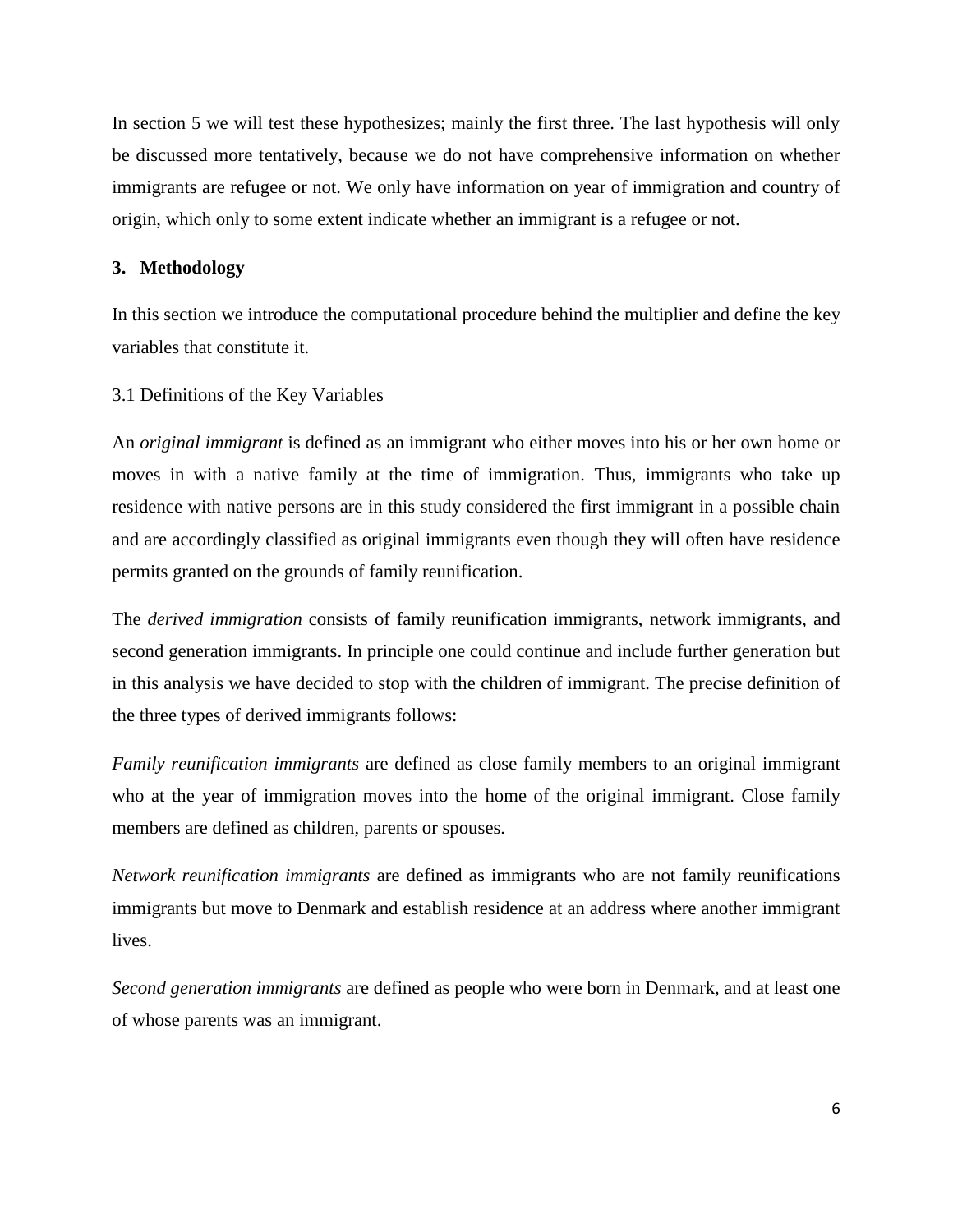#### 3.2 The Multiplier

From the few variables defined above we can compute the immigration multiplier. The procedure is to first identify all original and derived immigrants in the data and then for each original individual immigrant assign all derived immigrants over the time horizon available. This enables us to compute the individual multiplier for each original immigrant and afterwards aggregate over all original immigrants or subgroups of these.

The multipliers computed in this paper are based on only two rounds of immigration as just mentioned and we are also considering only up to second generation immigrants. That could in principle cover any number of rounds and any number of generations as illustrated in Figure 1.

### **Fig. 1** Illustration of integration multiplier



When computing the multiplier we begin with the *individual multiplier IM<sup>i</sup>* for person *i*, which is simply adding up the different contributions to the original immigrants and add one, the original immigrant him- or herself:

(1) 
$$
IM_i = 1 + RI_i + 2I_i + RRI_i + R2I_i + ...
$$

Where  $RI_i$  is the number of derived immigrants to person *I*,  $2I_i$  is the number of children of person *I*, *RRI<sup>i</sup>* is the number of derived immigrants to derived immigrants to person *I*,  $R2I_i$  is the number of derived immigrants to children of person *I*, etc.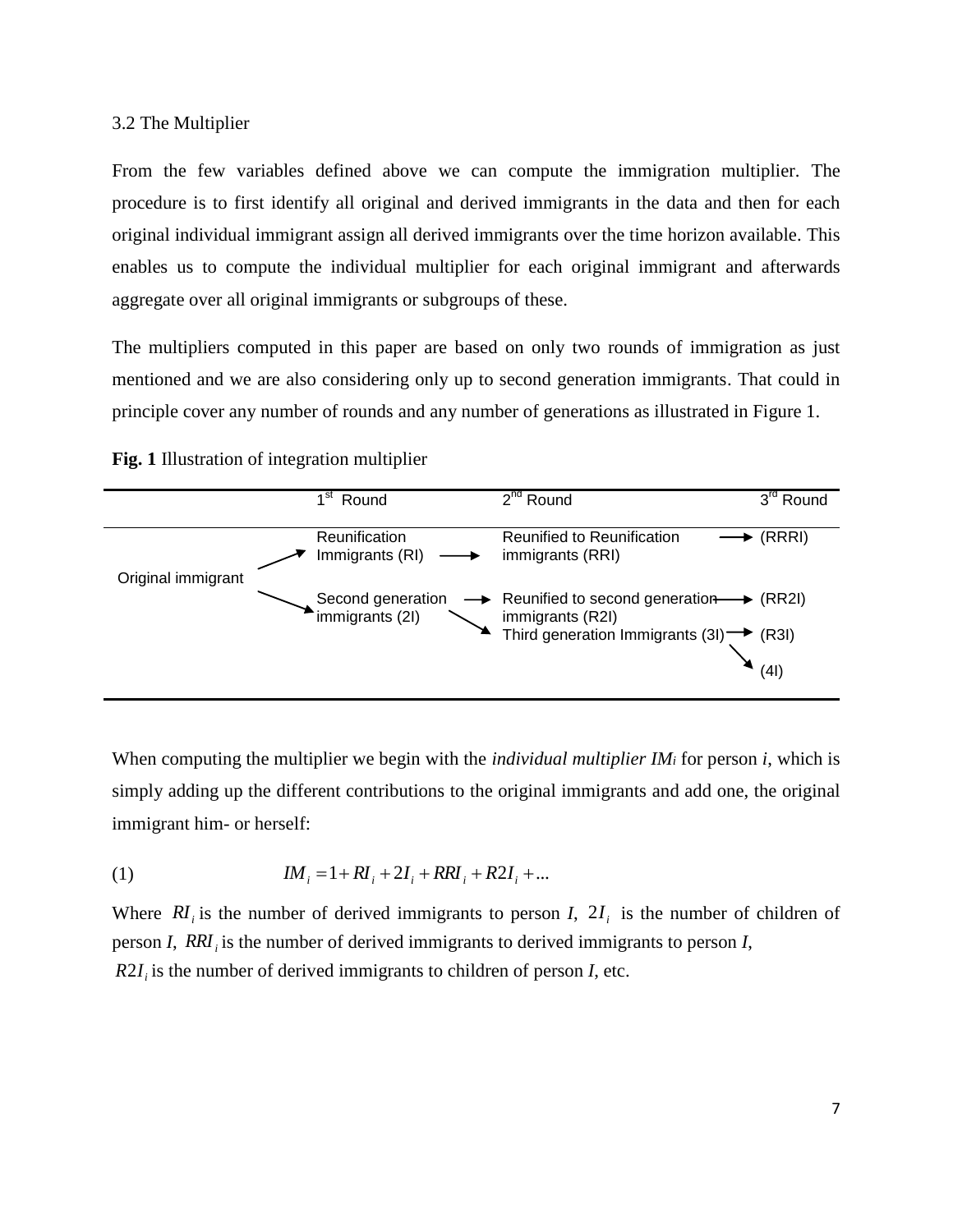The *first round multiplier* is then:

(2) 
$$
IM(1) = 1 + \frac{\sum_{i=1}^{I} (RI_i + 2I_i)}{I},
$$

where *I* is the number of original immigrants. Multipliers for the following round can be computed separately as well. The *total multiplier* is simply

$$
IM = \frac{\sum_{i=1}^{I} IM_i}{I}.
$$
\n
$$
(3)
$$

 $\overline{\phantom{a}}$ 

With the data that we have at our disposal, the Danish micro data, there is no point in including more than 2 rounds. We will also disregard the 3. generation immigrants - the children of the children of the original immigrants - because they are still very few in the Danish population.

In the first round, a simple summation of the numbers of immigrants who move into the homes of original immigrants<sup>1</sup> produces a total number of reunification immigrants. In order to obtain the multiplier, this total – including the number of original immigrants – is related to the number of original immigrants. If an original immigrant is accompanied by children at the time of immigration, these children are counted as family reunification immigrants, whereas children born in Denmark (second generation immigrants) are not. Second generation immigrants are included in the calculations by the computation of a second round multiplier. In the second round, it is the reunification and the second generation immigrants from the first round who are the "original immigrants" who may generate new reunification immigrants. Reunification and second generation immigrants from the first round may also have children (second/third generation immigrants), but these are not included in the second round multiplier and thus no part of this analysis, which stops at the second round.

<sup>1</sup> Reunification takes place at the current address of the original immigrant. In other words, if the original immigrant moves to a new address, family reunification that takes place there will also be registered.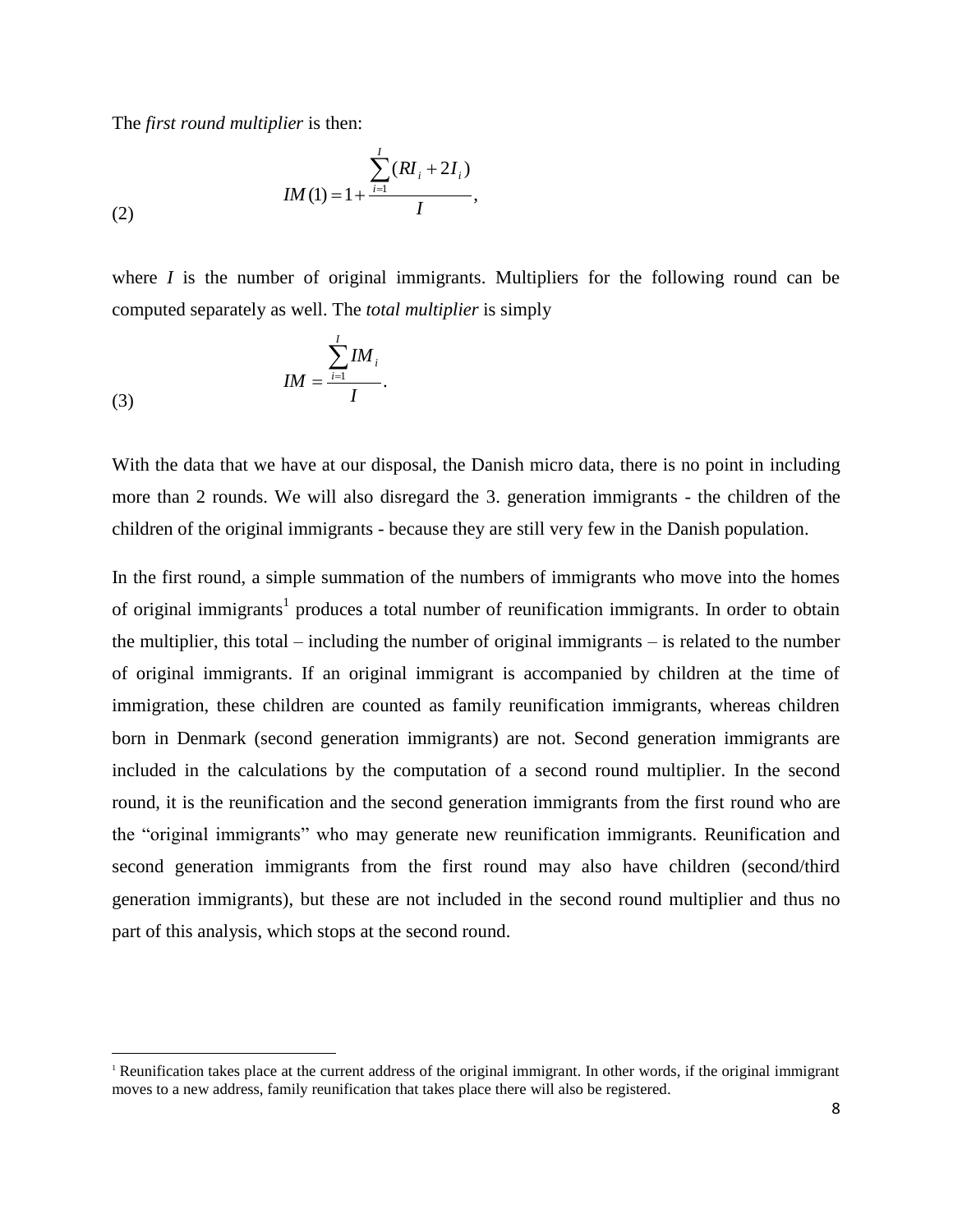### **4. Data**

The analysis below is based on data from registers held at Statistics Denmark, in particular the population and housing registers for the years 1980 to 2008 that contains information about the 5.4 million people living in Denmark. In addition, the register for changes of address of families and households has been used to find immigrants' first registered addresses in Denmark.<sup>2</sup> This is important, since the information can be used to link people who have a (family) network which may have been abandoned soon after their arrival in Denmark. It is possible to differentiate between family and non-family links, since the registers include information on family relationships within the household. However, we do only use the label 'reunification' if the immigrant in question does move into the address of an original immigrant upon arrival in the country. If not, the new arrival will be classified as an original immigrant. Therefore, some network reunification will not be counted as derived immigration which results in a downwards bias of the multiplier. We assume that this only happens relatively rarely. The analysis can cover a long period (in this case, immigration for the period 1981-2008) and all nationalities. It is thus possible to describe for all immigrant groups an immigration multiplier where the original immigrant is linked to subsequent immigrants.

### 4.1 Sample Restrictions

 $\overline{\phantom{a}}$ 

The formation of immigration chains is as previously mentioned assessed through the home address.<sup>3</sup> However, some places of domicile may have residents who did not know each other before their arrival. This might be the case for student residences, for example, or other residential institutions. Such places of residence are therefore excluded from the analysis. In addition, a number of residential addresses are listed as being the homes of large numbers of individuals, and this reduces the likelihood that these individuals knew each other previously. The analysis is therefore limited to addresses where there are 25 or fewer registered residents on the first day of the year. We also exclude the immigrations who were not first-time immigrants as well as immigrants who took up residence at addresses which received more than 25

<sup>&</sup>lt;sup>2</sup> In the case of refugees, the first registration of an address is made when they obtain their residence permit and, in principle at least, move out of the refugee camp or the like where they were originally housed.

<sup>&</sup>lt;sup>3</sup> The home address is described in terms of municipality, street name, building number, floor number, and which side of the stairway/hallway an apartment entrance is on.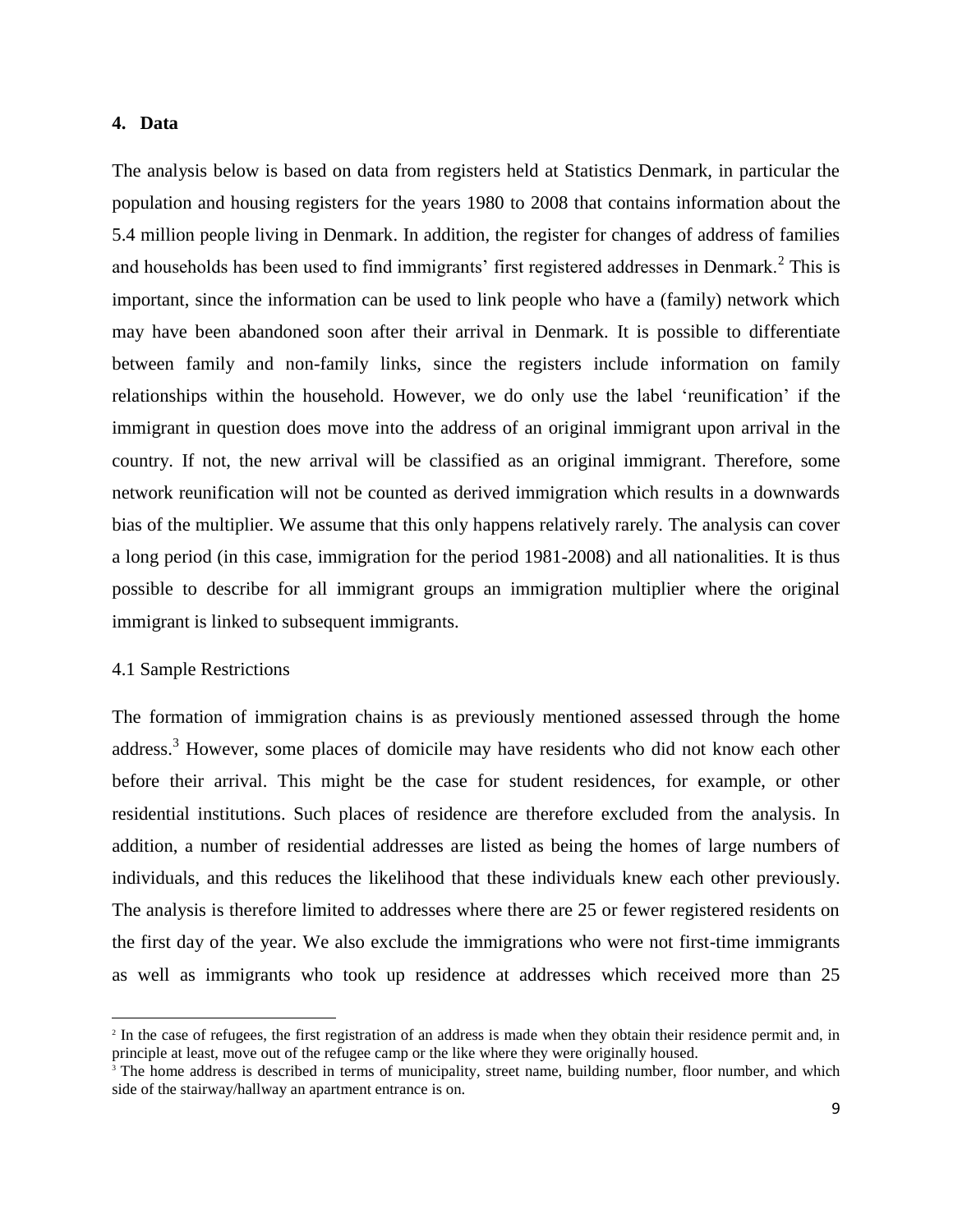immigrants the same year.<sup>4</sup> Since the regulations concerning residence in Denmark are linked to nationality, immigrants must by definition be of a nationality other than Danish. Finally, immigrants of Danish origin (for instance immigrants of foreign nationality but with one Danish parent) and second generation immigrants are not counted as immigrants in the study.<sup>5</sup> T[ABLE](#page-9-0) 1 presents a comparison between the figures in the national statistics database for numbers of foreigners immigrating to Denmark and figures based on information obtained from the registers used in the study. These registers indicate smaller numbers of people immigrating, since inclusion in the registers requires that a person should be resident in Denmark on the last day of a calendar year. This means that people staying for very short periods are not included in the figures based on the registers.<sup>6</sup>

|                              | 1981   | 1986   | 1991   | 1996   | 2001   | 2006   | 2008   |
|------------------------------|--------|--------|--------|--------|--------|--------|--------|
| National statistics database | 13.361 | 22,543 | 22,122 | 31,527 | 33,654 | 34,281 | 50,196 |
| Registers                    | 9736   | 19,886 | 19,358 | 27,932 | 29.431 | 28.544 | 43.810 |
| Reduced*                     | 6873   | 12,479 | 14,488 | 19,170 | 19,890 | 20,358 | 33,279 |

<span id="page-9-0"></span>

|  |  | Table 1 Numbers of foreigners immigrating to Denmark and in the sample |  |
|--|--|------------------------------------------------------------------------|--|
|  |  |                                                                        |  |

Notes: \*Excluding immigrants who lived on arrival in student residence or other residential institutions, had lived in Denmark previously and those taking up residence at addresses where more than 25 immigrants per year moved in to the same place of residence. Source: Own calculations.

The population analysed here, i.e., in our sample, is shown in the third row of the table and labelled "Reduced". The reduction in the data is brought about mainly by the exclusion of immigrants coming to Denmark for short periods, students who live in student residences, immigrants who live in residential institutions, immigrants who go to live in shared reception addresses, and immigrants who have lived in Denmark previously. As a result of the exclusions,

 $\overline{\phantom{a}}$ 

<sup>4</sup> In addition, a very small number of immigrants are excluded because they had a home in Denmark before they formally immigrated to the country. In 1981 there were three such immigrants, and in 2008 there were two.

<sup>5</sup> Second generation immigrants born in Denmark before 2009 are included in the analysis (see below).

<sup>&</sup>lt;sup>6</sup> The removal of a proportion of the short stays skews the multiplier upward, since short stays rarely lead to many reunifications.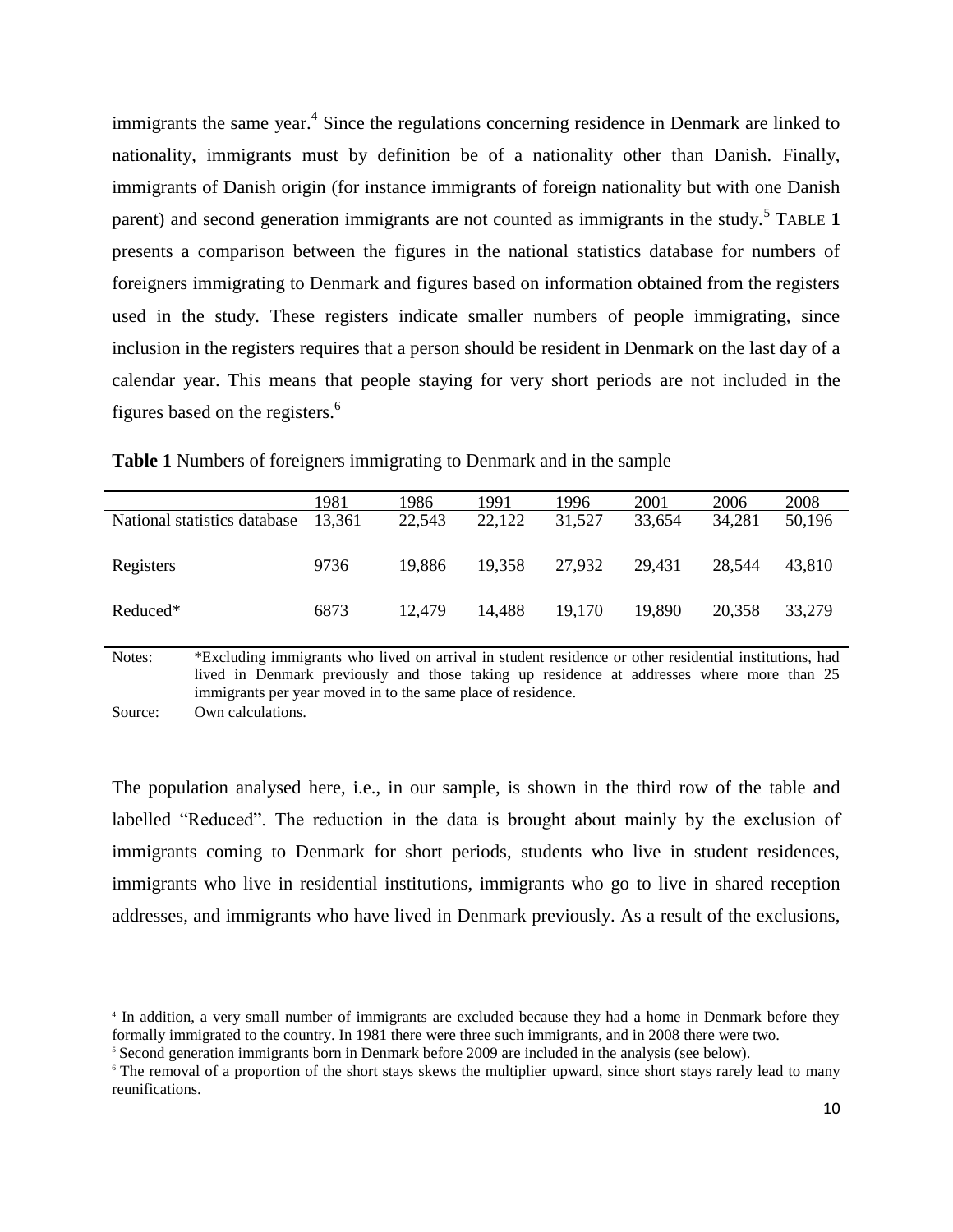the final populations of immigrants analysed are reduced by between 50% and 65% of all immigrants.

#### **5. Analysis**

In this section we first describe the development over time in the different variables that influences the multiplier. We then present computations of the multiplier introduced above; both the general one and a short-run version of that. The practical details of identifying the variables are discussed in Appendix B.

#### 5.1 Trends in the Composition of Original and Derived Immigrants

Below we first focus on the original immigrant. What is the fraction of the immigration population that we can characterized as original immigrants, who are they in terms of age, gender, education, country or origin; and how many has a home of their own as their first registered accommodation in Denmark and how many move into the home of a Dane? We then proceed with the reunified immigrants. A part form looking at their demographic characteristics we ask the questions of how many are joining close families and how many are joining others. Here we are also interested in the differences across the main sending countries with respect to these patterns. Finally, we describe the second generation immigrants. Data limitations force us to look only at second immigrants at age 28 or less.

The sending countries are divided into Western and non-Western nationalities. Western nationalities are defined as: Andorra, Iceland, Liechtenstein, Monaco, Norway, San Marino, the Vatican state, Switzerland, Australia, New Zealand, the USA and Canada, in addition to the 27 countries that are EU members (though excluding Denmark); non-Western nationalities counts as all the rest of nationalities. Overall, around two-third of all immigrants to Denmark are of non-Western origin. Attention is also given in the analysis to other geopolitical/geographical areas for three sub-periods.

Table 2 shows the proportions of original immigrants of Western and non-Western origins. The proportion of original immigrants to Denmark fell from an average of 46% in the period 1980 to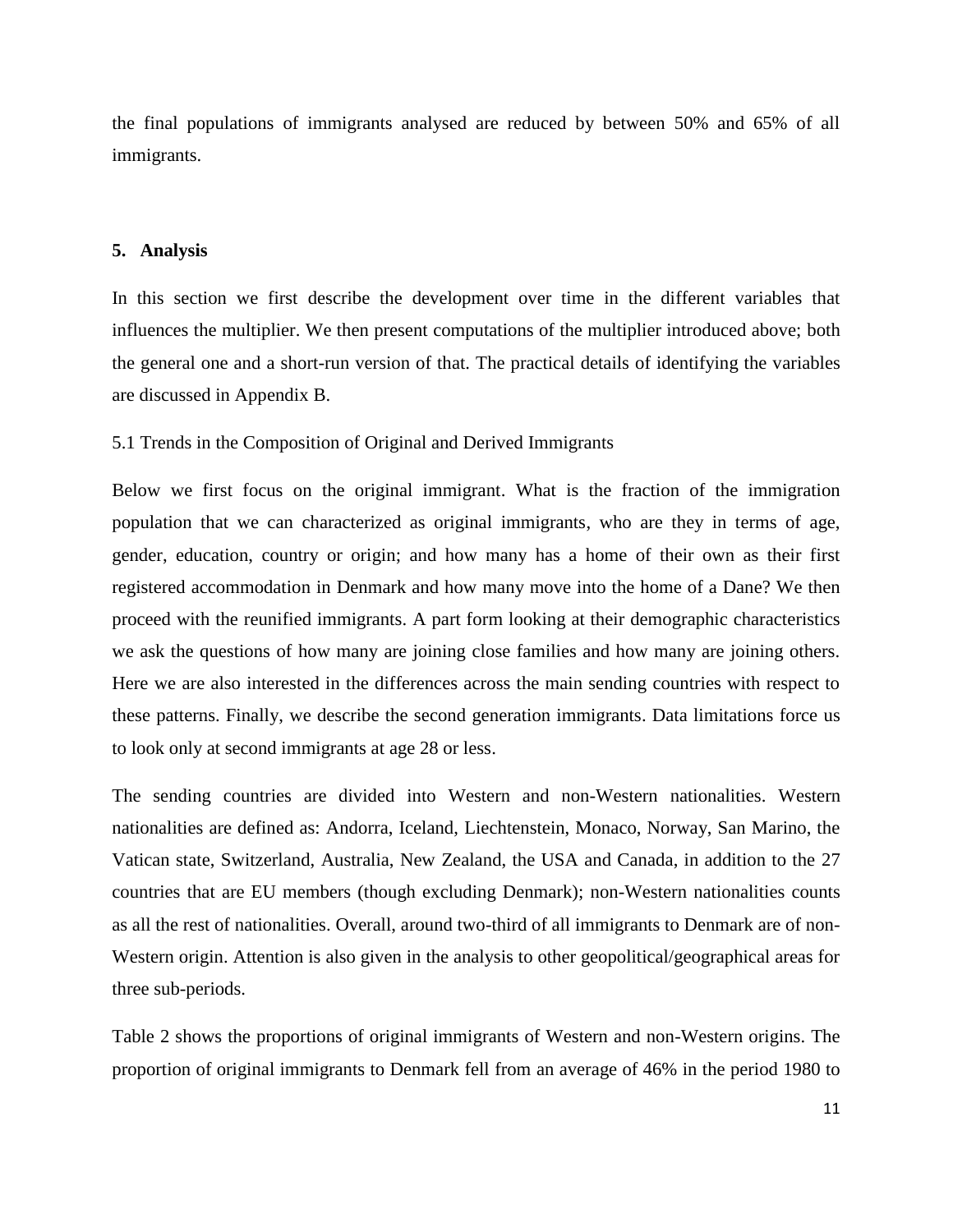1989 to 41% in the period 2000 to 2008. In particular, there was a fall in the proportion of original immigrants among those of Western origin, whereas the proportion of original immigrants among non-Westerners remained steady at between 29% and 32%.

Some of the original non-Western immigrants will have been refugees and some will have moved in with Danes. Some of the original Western immigrants will also have moved in with Danes, while others will have arrived with the purpose of work or study. Original immigrants primarily come to the country to "live" with Danes, to work for a Danish company, to study at a Danish educational institution, or as refugees. Thus the proportion of original immigrants that includes unifications with Danes, is a reflection of the Danish demand for immigrants, $\frac{7}{1}$  and Danes make up 90% of the total population. In other words 10 percent of the population accounts for 50 percent of immigration (reunification).

|                                  | 1980-1989     | 1990-1999 | 2000-2008   | No. Obs. |
|----------------------------------|---------------|-----------|-------------|----------|
|                                  | $\frac{0}{0}$ | $\%$      | $\%$        | N        |
| Nordic Region                    | 57.7          | 53.5      | 52.1        | 59,753   |
| EU15 countries                   | 61.0          | 58.9      | 51.5        | 83,632   |
| EU12 countries                   | 42.6          | 48.8      | 37.1        | 47,205   |
| Other Western countries          | 67.6          | 67.1      | 58.3        | 31,853   |
| <b>All Western countries</b>     | 59,7          | 57,2      | 48,1        | 110,088  |
| Other European countries         | 23.1          | 29.8      | 32.8        | 35,189   |
| Central and South America        | 60.6          | 66.0      | 59.7        | 11,962   |
| Asia and Oceania                 | 28.7          | 31.3      | 35.0        | 72,739   |
| Africa                           | 56.4          | 30.6      | 28.5        | 25,809   |
| The Middle East                  | 26.3          | 21.7      | 20.3        | 70,894   |
| Unknown origin or stateless      | 28.2          | 21.3      | 38.1        | 1,174    |
| <b>All non-Western countries</b> | <b>30.3</b>   | 29.0      | <b>32.2</b> | 217,767  |
| <b>Total</b>                     | 45.6          | 41.5      | 40.9        | 440,210  |

<span id="page-11-0"></span>**Table 2** Proportions of immigrants who were original immigrants, by origin and period

T[ABLE](#page-11-0) 2 also shows the proportions of original immigrants according to geopolitical/geographical areas of origin. For the Nordic area, the EU15 countries and Other

l

 $<sup>7</sup>$  The proportion of immigrants who came in response to demand may be even greater, in that among reunification</sup> immigrants there may be a proportion with work or study permits. In contrast, the number of refugees is not necessarily a reflection of demand for immigrants.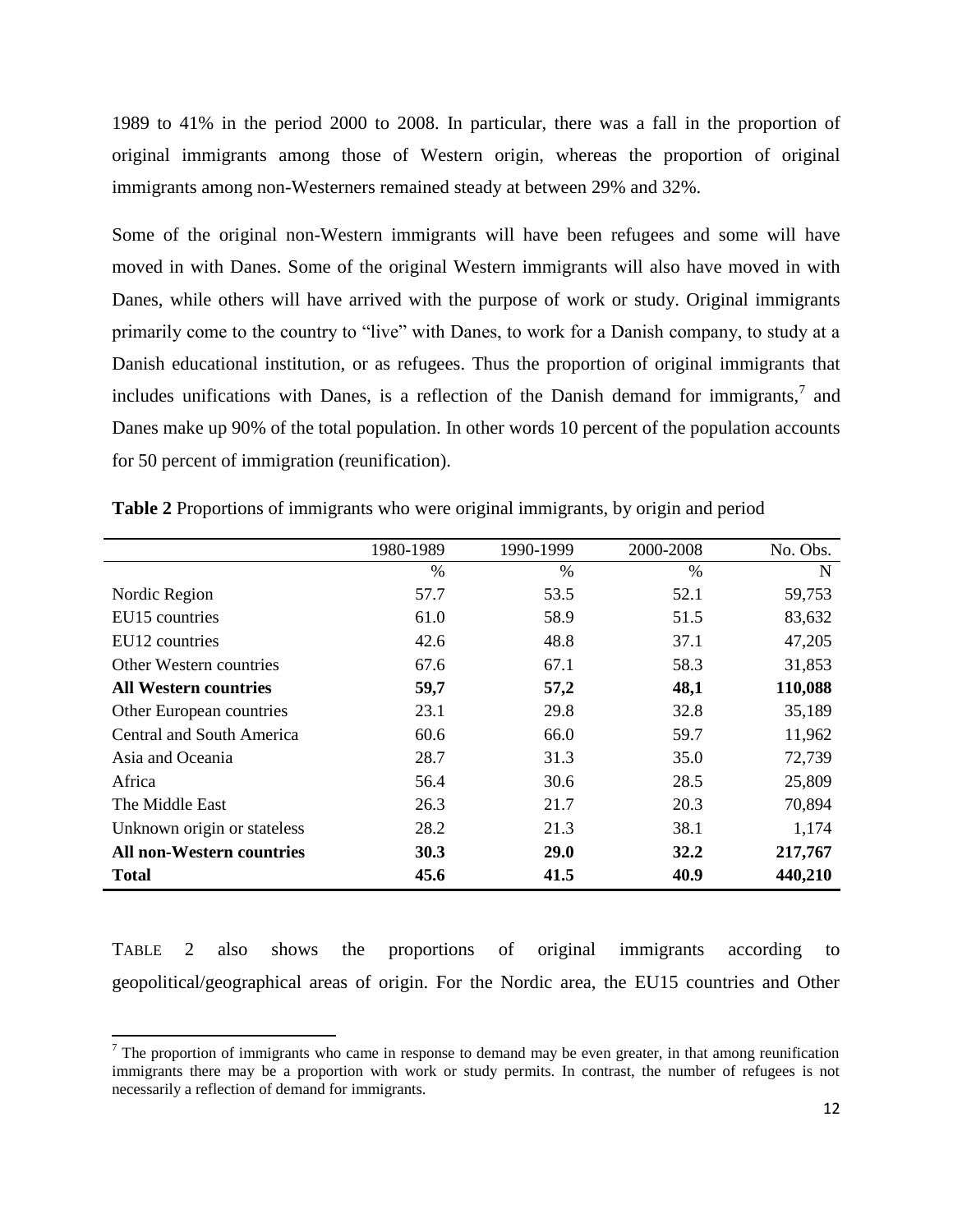Western countries – the pattern is consistently one of decline in the proportion of original immigrants. The proportion of original immigrants also fell over time among those from the Middle East and Africa. The proportions of original immigrants for Other Western countries and for Central and South America are very high and are due to the number of immigrants who moved in with Danes.

It is surprising that so small a proportion of the immigrants from the EU12 countries are original immigrants, since there has been a great increase in employment-related immigration from these countries (EU12 is the 12 countries joining EU after 2000). However, on closer examination it can be seen that many immigrants from the EU12 countries who are classified as reunification immigrants actually have work, but live with other immigrants. This suggests that the method used for calculating the extent of reunification immigration may not be entirely appropriate in this case and might upward bias the numbers. $88$ 

Table 3 show the summary statistics for both original and derived immigrants. The sample contains 440,210 individuals, of whom 184,886 are classified as original immigrants and 255,423 as derived immigrants. The original immigrants are on average 29.4 years old; 53 percent are males; 35, 29, and 35 percent have respectively primary or secondary, vocational, and tertiary schooling as their highest completed schooling-level. The derived immigrants are much younger (on average 22.6 years) and much less educated, which is possibly a consequence of the former. The derived immigrants are somewhat younger than expected, but the derived immigrants are more age dispersed than the original immigrants, which is what we expected. Half the group of derived immigration, 52 percent, has no education beyond primary or secondary level. Finally, the gender ratio is surprisingly enough not that different between the two groups; only little more than half of the original immigrants are male.

 $\overline{\phantom{a}}$ 

<sup>&</sup>lt;sup>8</sup> An examination of the family relationships among the people living at the same address might reveal whether the situation was one of "working communities" (see below).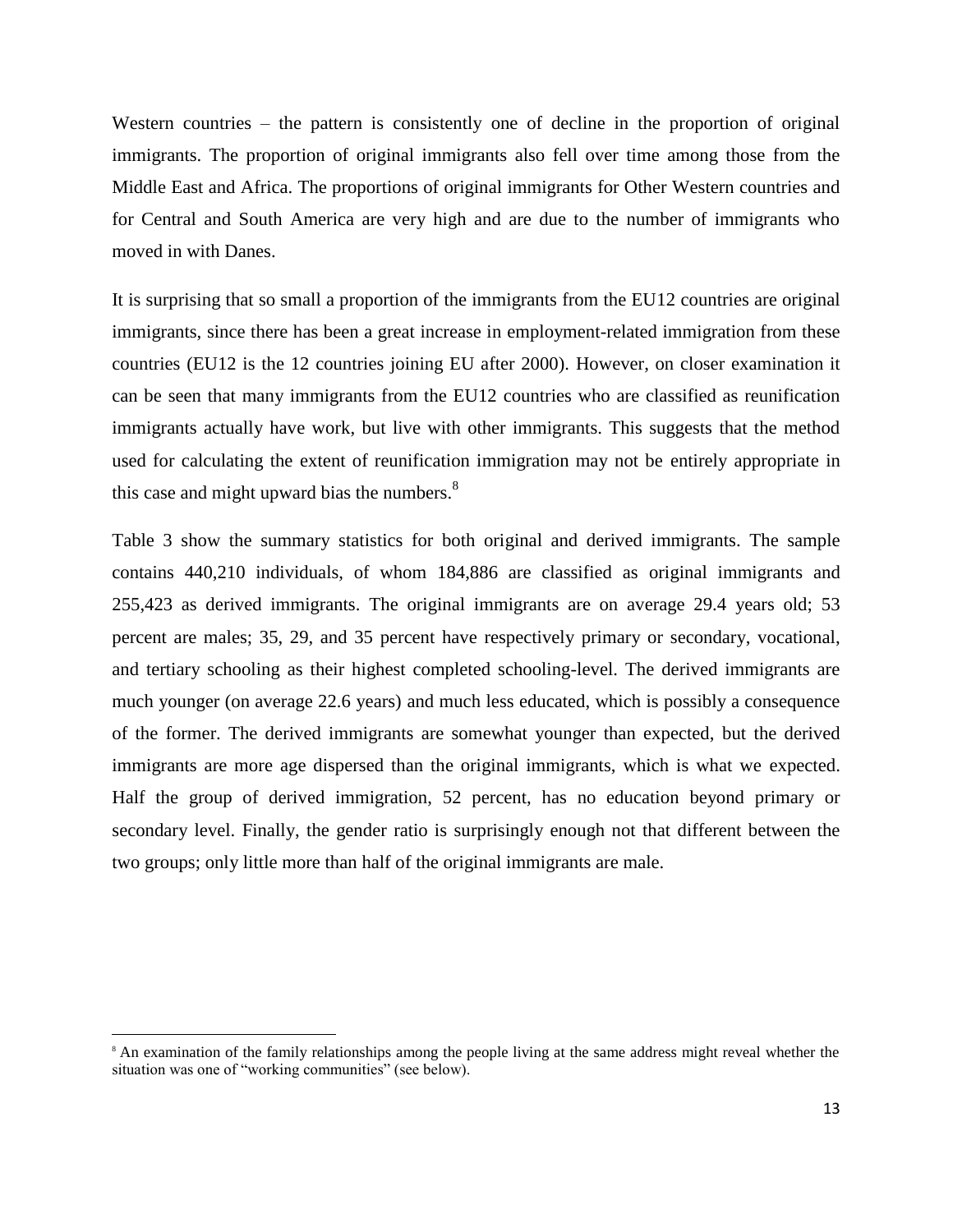### **Table 3** Descriptive Statistics

|                           |         | Original immigrants |      | Derived immigrants |      |      |  |
|---------------------------|---------|---------------------|------|--------------------|------|------|--|
|                           | N       | Mean                | Std. | N                  | Mean | Std. |  |
| Age                       | 184,886 | 29.4                | 10.0 | 255,324            | 22.6 | 13.6 |  |
| Male                      | 184,886 | 0.53                | 0.50 | 255,324            | 0.47 | 0.50 |  |
| Primary and secondary     |         |                     |      |                    |      |      |  |
| school (excl. vocational) | 69,724  | 0.35                | 0.48 | 76,660             | 0.52 | 0.50 |  |
| Vocational school         | 69,724  | 0.29                | 0.45 | 76,660             | 0,23 | 0.43 |  |
| Tertiary school           | 69,724  | 0.35                | 0.48 | 76,660             | 0.22 | 0.42 |  |

Table 4 shows that around 50% of the original immigrants move into their own homes. There is a trend towards a small increase over time in the propensity to do so. There appears to be no great difference between Western and non-Western immigrants in this respect, which might seem a little surprising, because immigrants from non-western countries acquire the biggest share of the family reunification permits issued among the two groups.

**Table 4** Proportions of original immigrants who moved into their own homes on immigration, by origin and period

|                                  | 1981-1989     | 1990-1999     | 2000-2008     | No. Obs. |
|----------------------------------|---------------|---------------|---------------|----------|
|                                  | $\frac{0}{0}$ | $\frac{0}{0}$ | $\frac{0}{0}$ | N        |
| Nordic Region                    | 60.9          | 59.6          | 64.6          | 31,315   |
| EU15 countries                   | 48.6          | 51.9          | 58.5          | 45,569   |
| EU12 countries                   | 53.0          | 30.4          | 58.5          | 18,779   |
| Other Western countries          | 25.0          | 29.2          | 40.5          | 19,752   |
| All Western countries            | 46.4          | 47.1          | 57.9          | 115,415  |
| Other European countries         | 51.4          | 63.1          | 46.7          | 10,766   |
| Central and South America        | 37.0          | 25.3          | 30.9          | 7,297    |
| Asia and Oceania                 | 52.0          | 43.7          | 46.6          | 23,480   |
| Africa                           | 48.3          | 59.4          | 57.4          | 8,181    |
| The Middle East                  | 65.0          | 67.2          | 66.0          | 15,691   |
| Unknown origin or stateless      | 74.4          | 71.1          | 74.5          | 320      |
| <b>All non-Western countries</b> | 56.1          | 54.2          | 48.6          | 65,735   |
| <b>Total</b>                     | 49.5          | 49.9          | 54.6          | 181,150  |

Source: Own calculations.

Non-Western original immigrants is however a heterogeneous group. This can be clearly seen from an examination of the distribution by area. Of the original immigrants from non-Western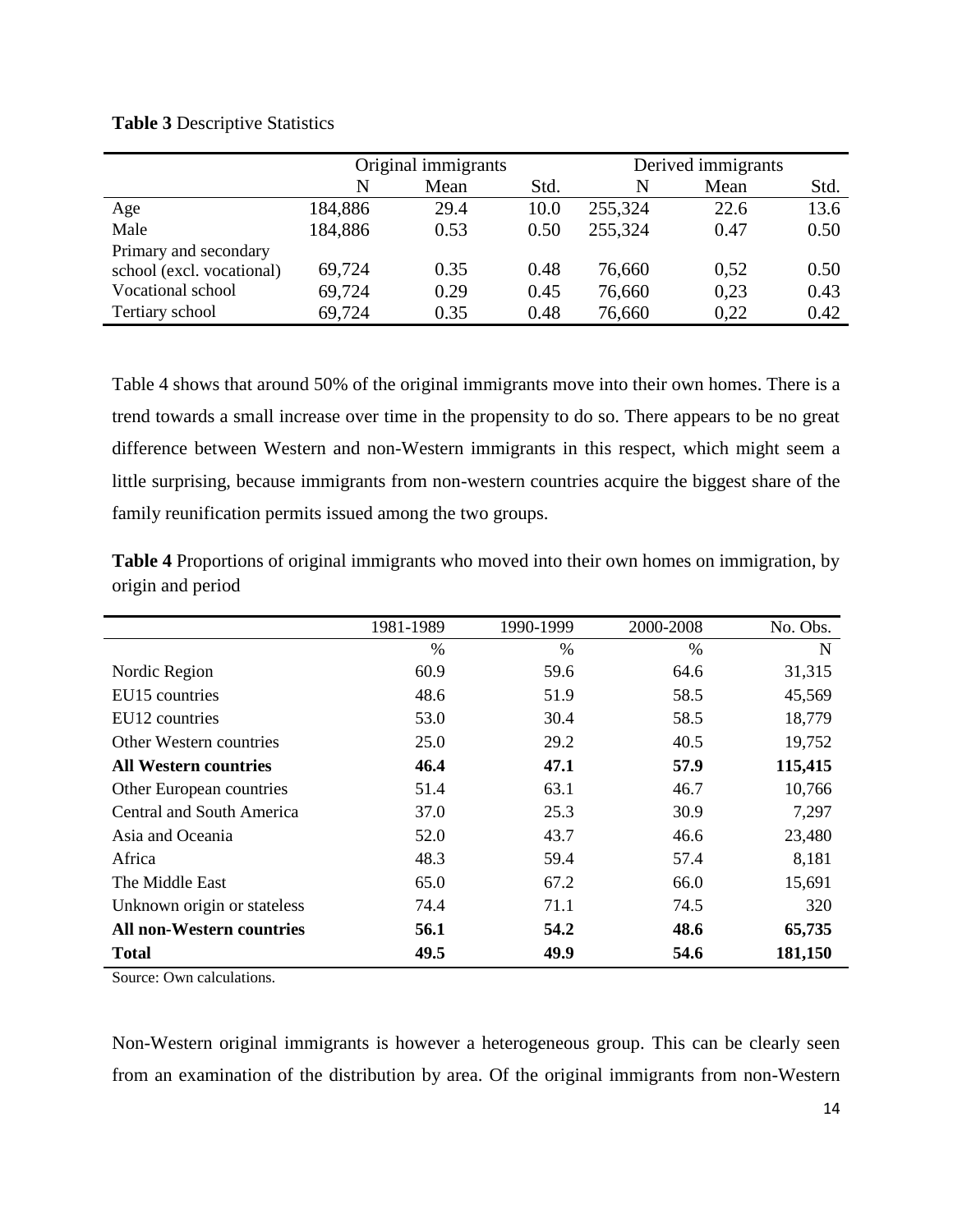countries, it was primarily immigrants from the Middle East and Africa (refugees) who moved into their own homes, while immigrants from Central and South America, and to a lesser extent from Asia and Oceania, often moved in with Danes.

Among the immigrants of Western origin, the proportion moving into their own homes was relatively high for people from the Nordic Region and the EU15 countries, because many came to Denmark to work or study. In contrast, among other Western immigrants there was a tendency to move in with Danes.

Figure 2 shows that the proportion of reunification immigrants with close family members in Denmark accounted for nearly 80% of all reunification among non-Western immigrants in 1981. The proportion declined to 60% in the course of the next five years, and remained at approximately that figure until around 2001, after which it fell to something over 30% in 2006. For Western immigrants there is a decline from over 50% in the 1980s to 30% in the 2000s.



**Fig. 2** Proportions of Reunification immigrants who joined close family members, 1981-2008, %

Notes: Year of immigration Source: Own calculations

These aggregate proportions are strongly influenced by the nationality compositions of the groups, since there are large differences between the proportions for different nationalities.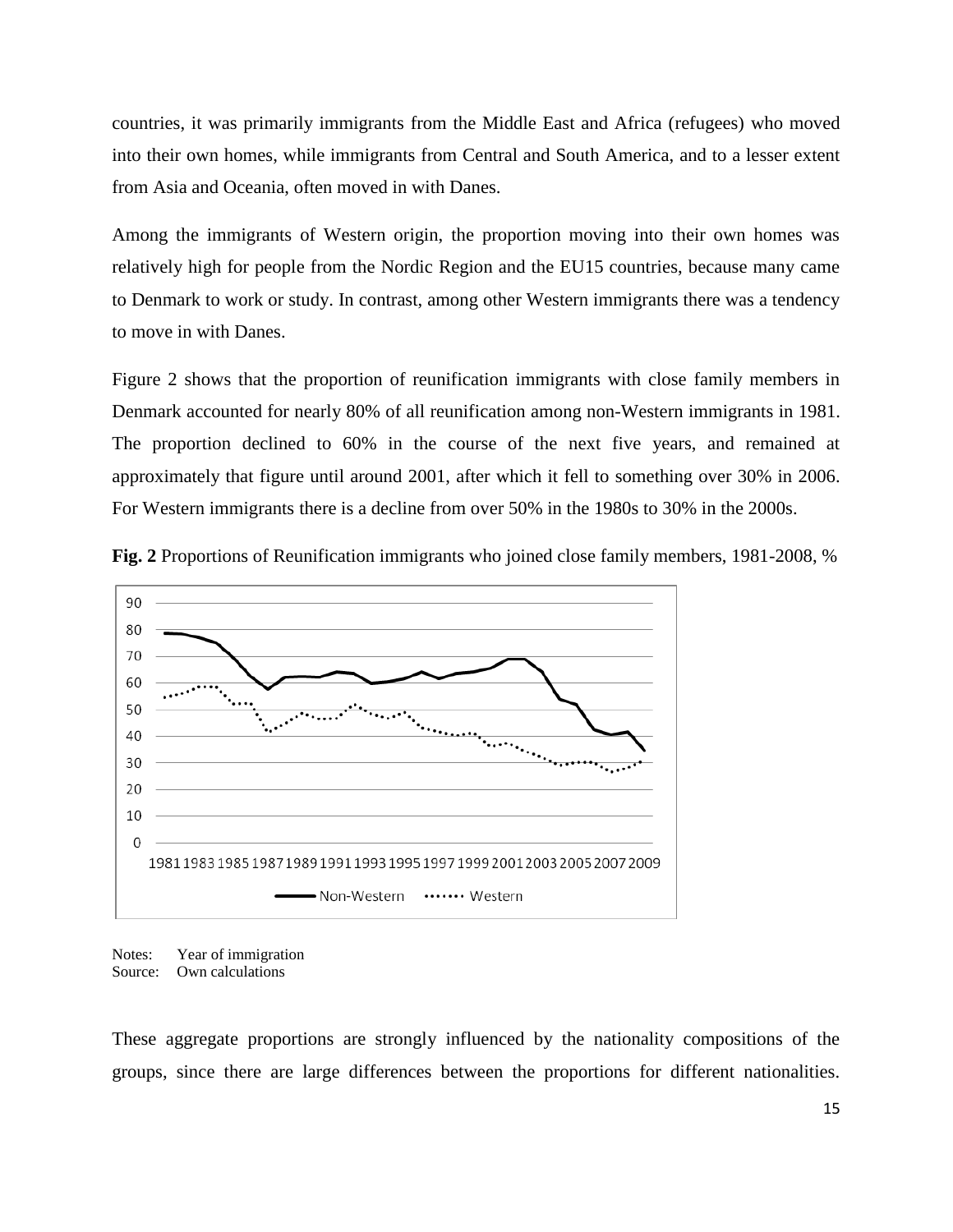While the proportions among both Western and non-Western groups have fallen since the 1980s, it is primarily among the non-Western immigrants that reunifications with family members have come to account for a smaller proportion of the total since 2000. This development coincides with the tightening of restrictions under the Aliens Act, whereby the "24-year rule" and the requirement for ties with Denmark hit non-Westerners hardest. However, as we shall see below this development is also a consequence of the less restricted access for students and work-related immigrants.

When these figures are separated out according to area and sub-period, it becomes evident that even though there has been a generally downward trend, there are differences between the different areas (see TABLE 5). The EU12 countries and the Other European countries (in Eastern Europe) in particular have witnessed a fall in family-related reunification. Such reunifications have also declined among other groups, but not to the same degree, while for immigrants from Africa, from the Middle East, and the stateless and immigrants of unknown origin the proportion of family-related reunifications in relation to all reunifications has increased.

**Table 5** Proportions of Reunification immigrants who joined close family members, 1981-2008, %

|                                  | 1981-1989 | 1990-1999 | 2000-2008     | No. Obs. |
|----------------------------------|-----------|-----------|---------------|----------|
|                                  | %         | $\%$      | $\frac{0}{0}$ | N        |
| Nordic Region                    | 53.8      | 44.0      | 38.6          | 31,315   |
| EU15 countries                   | 48.4      | 47.8      | 33.9          | 45,569   |
| EU12 countries                   | 69.0      | 45.9      | 22.7          | 18,779   |
| Other Western countries          | 39.8      | 37.1      | 32.9          | 19,752   |
| <b>All Western countries</b>     | 51.4      | 44.9      | 30.9          | 104,265  |
| Other European countries         | 83.0      | 66.2      | 37.8          | 10,766   |
| Central and South America        | 62.4      | 50.4      | 40.5          | 7,297    |
| Asia and Oceania                 | 61.5      | 63.0      | 48.8          | 23,480   |
| Africa                           | 57.3      | 52.5      | 62.9          | 8,181    |
| The Middle East                  | 67.8      | 65.6      | 71.5          | 15,691   |
| Unknown origin or stateless      | 54.6      | 52.1      | 62.3          | 320      |
| <b>All non-Western countries</b> | 66.2      | 62.6      | 54.0          | 151,045  |
| <b>Total</b>                     | 60.5      | 56.9      | 43.0          | 255,309  |

Source: Own calculations.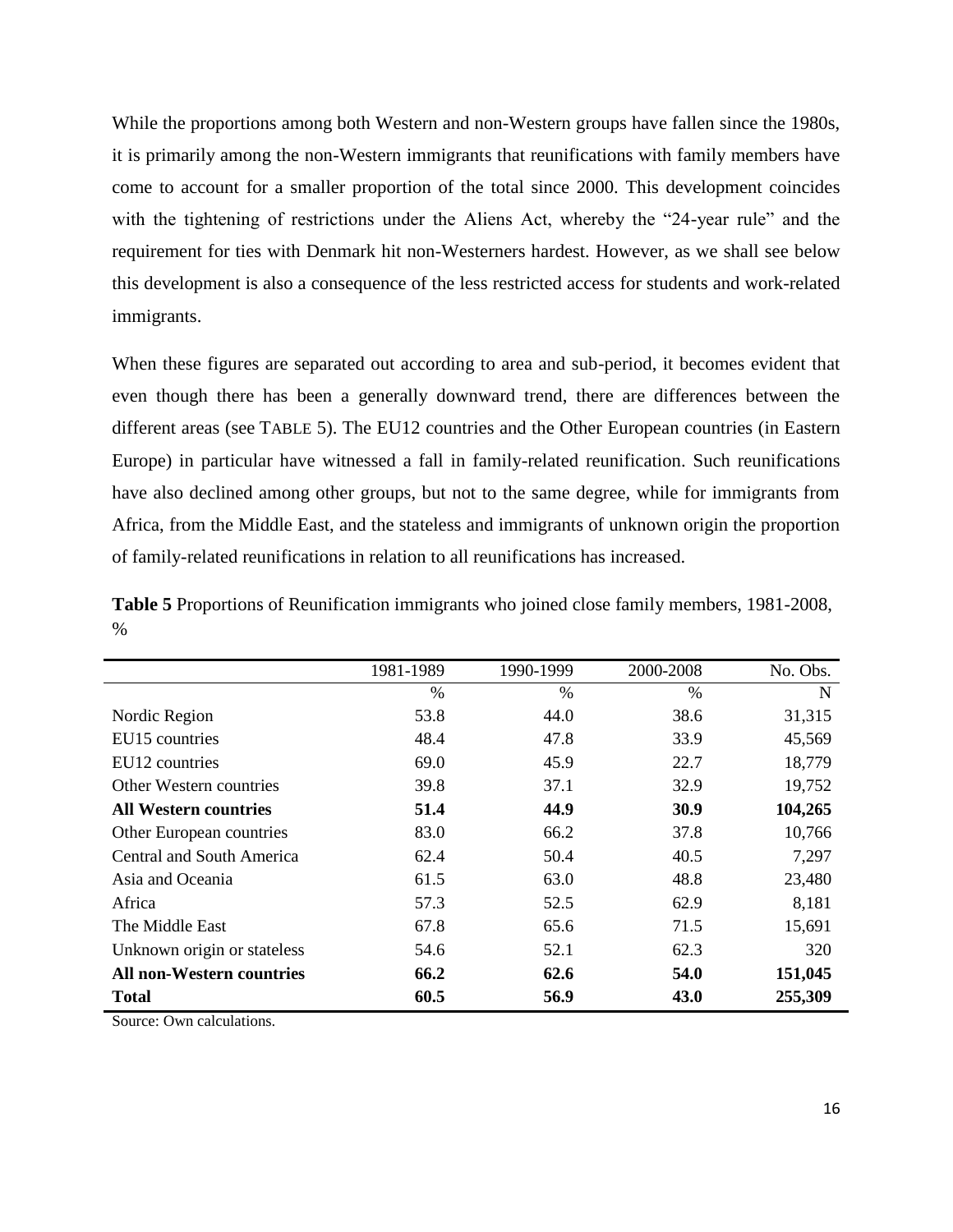Once again, the EU12 countries stand out from the rest. It is clear that the increase in the proportion of reunifications cannot be related to family reunifications, but points instead to the immigration of some other network.

#### 5.2 The Immigration Multiplier

In this section we present the aggregated immigration multiplier as well as multipliers for different countries and regions of origins. We begin with the first round multiplier and divide that into a direct contribution from reunification and the contribution that comes from the children of the original immigrants. The number of reunifications is counted from the date of the original immigration up until 2008.

In order to be able to follow the migration-chain for a long period we focus in this section on the original immigrants who arrived in the period 1981-1990. As Table 6 shows there were 43,630 original immigrants who arrived in this early period, and on the basis of these immigrants we calculate the immigration multiplier up until 2008. The largest number of original immigrants in the sample came from the EU15 countries (12,533), followed by the Nordic Region and Other Western countries (7540 and 7023 respectively). The next two columns show the ratios between the number of direct reunifications (reunification immigrants and second generation immigrants) and the number of original immigrants. There is a very wide spread among the ratios for reunification immigrants (RI), ranging from around 2.5 reunification immigrants per original immigrant for the stateless and people of unknown origin to only 0.2 reunification immigrants for each original immigrant from Other Western countries. A part of this diversity can naturally be attributed to the purpose of residence in Denmark (see below). For the second generation immigrants (2I) born to original immigrants after their arrival in Denmark, the spread is also very broad. With immigrants from the Middle East accounting for around 1.3 second generation immigrants per person, and the figure for immigrants from the Other Western countries once more being very low at 0.2. The total first round multiplier is therefore greatest for people of unknown origin and the stateless  $(4.5)$ , followed by immigrants from the Middle East  $(3.9)$ .

 $\overline{\phantom{a}}$ 

<sup>9</sup> The multiplier includes the original immigrants.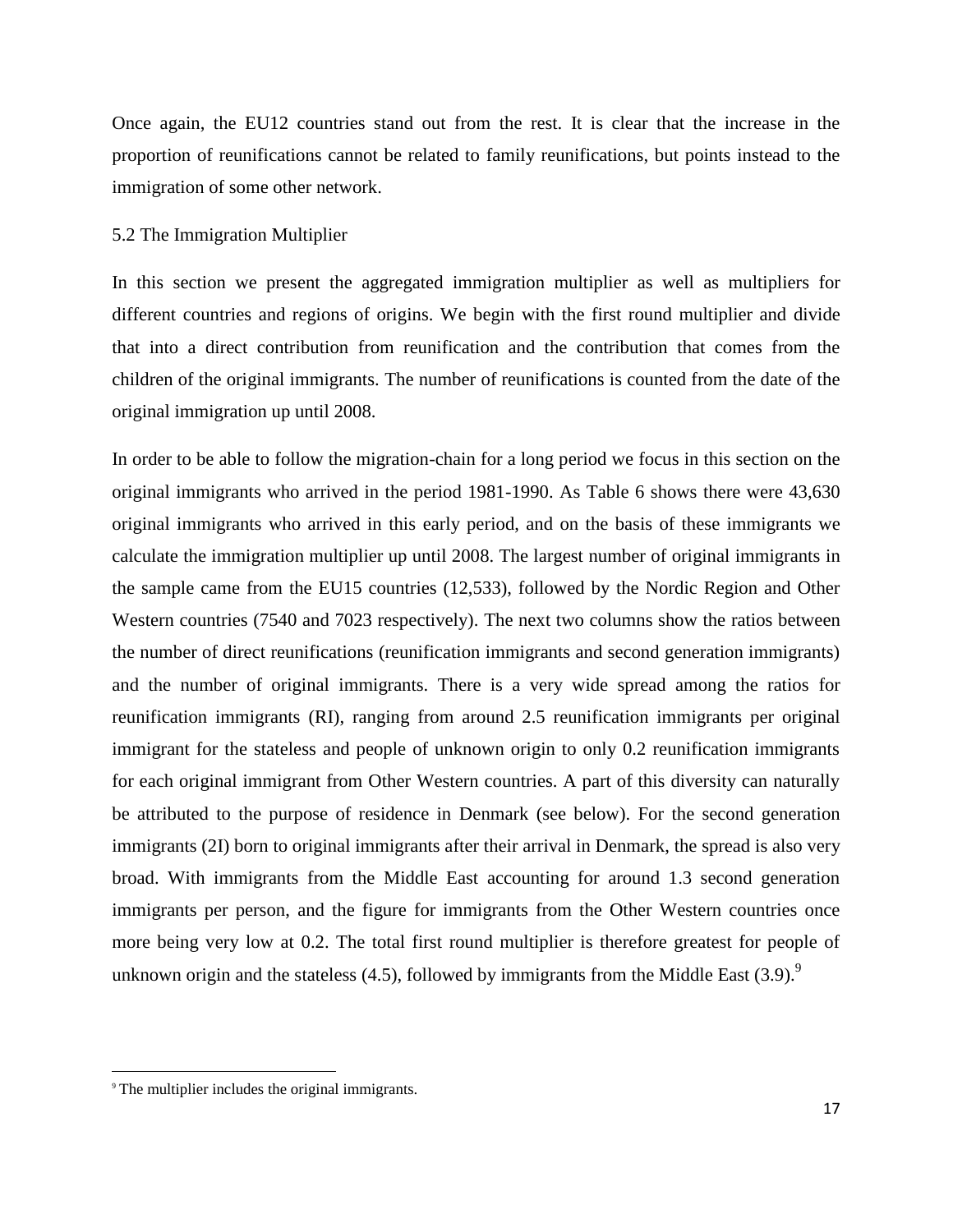|                              | No. Of                     |                                     |                                            | ---------------- Ratio to original immigrants ------------- |                                                             | 1. round             | Total              |
|------------------------------|----------------------------|-------------------------------------|--------------------------------------------|-------------------------------------------------------------|-------------------------------------------------------------|----------------------|--------------------|
|                              | Original<br>immigra<br>nts | Reunification<br>immigrants<br>(RI) | Second<br>generation<br>immigrants<br>(2I) | Reunified to<br>reunification<br>immigrants<br>(RRI)        | Reunified<br>to second<br>generation<br>immigrants<br>(R2I) | multiplier,<br>(IM1) | multiplier<br>(IM) |
| Nordic Region                | 7540                       | 0.59                                | 0.40                                       | 0.09                                                        | 0.01                                                        | 1.99                 | 2.09               |
| EU15 countries               | 12,533                     | 0.46                                | 0.53                                       | 0.07                                                        | 0.01                                                        | 2.00                 | 2.08               |
| EU12 countries               | 2271                       | 0.93                                | 0.58                                       | 0.31                                                        | 0.01                                                        | 2.51                 | 2.83               |
| Other Western countries      | 7023                       | 0.24                                | 0.17                                       | 0.04                                                        | 0.00                                                        | 1.41                 | 1.45               |
| <b>All Western countries</b> | 29,367                     | 0.48                                | 0.42                                       | 0.09                                                        | 0.00                                                        | 1.90                 | 1.99               |
| Other European<br>countries  | 804                        | 1.08                                | 0.93                                       | 0.28                                                        | 0.04                                                        | 3.00                 | 3.32               |
| Central and South<br>America | 1384                       | 0.51                                | 0.58                                       | 0.14                                                        | 0.01                                                        | 2.09                 | 2.25               |
| Asia and Oceania             | 4271                       | 1.24                                | 0.84                                       | 0.66                                                        | 0.04                                                        | 3.07                 | 3.77               |
| Africa                       | 1590                       | 0.93                                | 0.93                                       | 0.41                                                        | 0.04                                                        | 2.86                 | 3.31               |
| The Middle East              | 6066                       | 1.59                                | 1.26                                       | 0.66                                                        | 0.05                                                        | 3.85                 | 4.57               |
| Unknown origin or            | 148                        | 2.51                                | 1.00                                       | 1.15                                                        | 0.07                                                        | 4.51                 | 5.72               |
| stateless                    |                            |                                     |                                            |                                                             |                                                             |                      |                    |
| All non-Western              | 14,263                     | 1.29                                | 1.01                                       | 0.57                                                        | 0.04                                                        | 3.30                 | 3.91               |
| countries<br><b>Total</b>    | 43,630                     | 0.74                                | 0.61                                       | 0.24                                                        | 0.02                                                        | 2.35                 | 2.61               |

**Table 6** The first round multiplier and total multiplier by country of origin

Source: Own calculations

Indirect immigration is also calculated, i.e., immigration of the second round, and presented in the next two columns. Indirect immigration comprises reunifications with reunification immigrants (RRI) and second generation immigrants (R2I) from the first round which do not involve the original immigrant. For example, the child of an original immigrant may marry a spouse from overseas after moving out of the parental home. Only reunification immigrants are taken into account in the second round, not children of second generation immigrants. There are two reasons for this. First, the children of second generation immigrants cannot be distinguished from Danes in the statistics. Second, the time horizon for the study is not sufficient to permit the calculation of a longer chain.

A very large proportion of the original immigrants from the West come to Denmark to study (young people), while those who come to Denmark to work typically bring their families with them. Another important factor is the distance from and situation in the home country. For example, conditions in Turkey may contribute to promoting immigration to Denmark.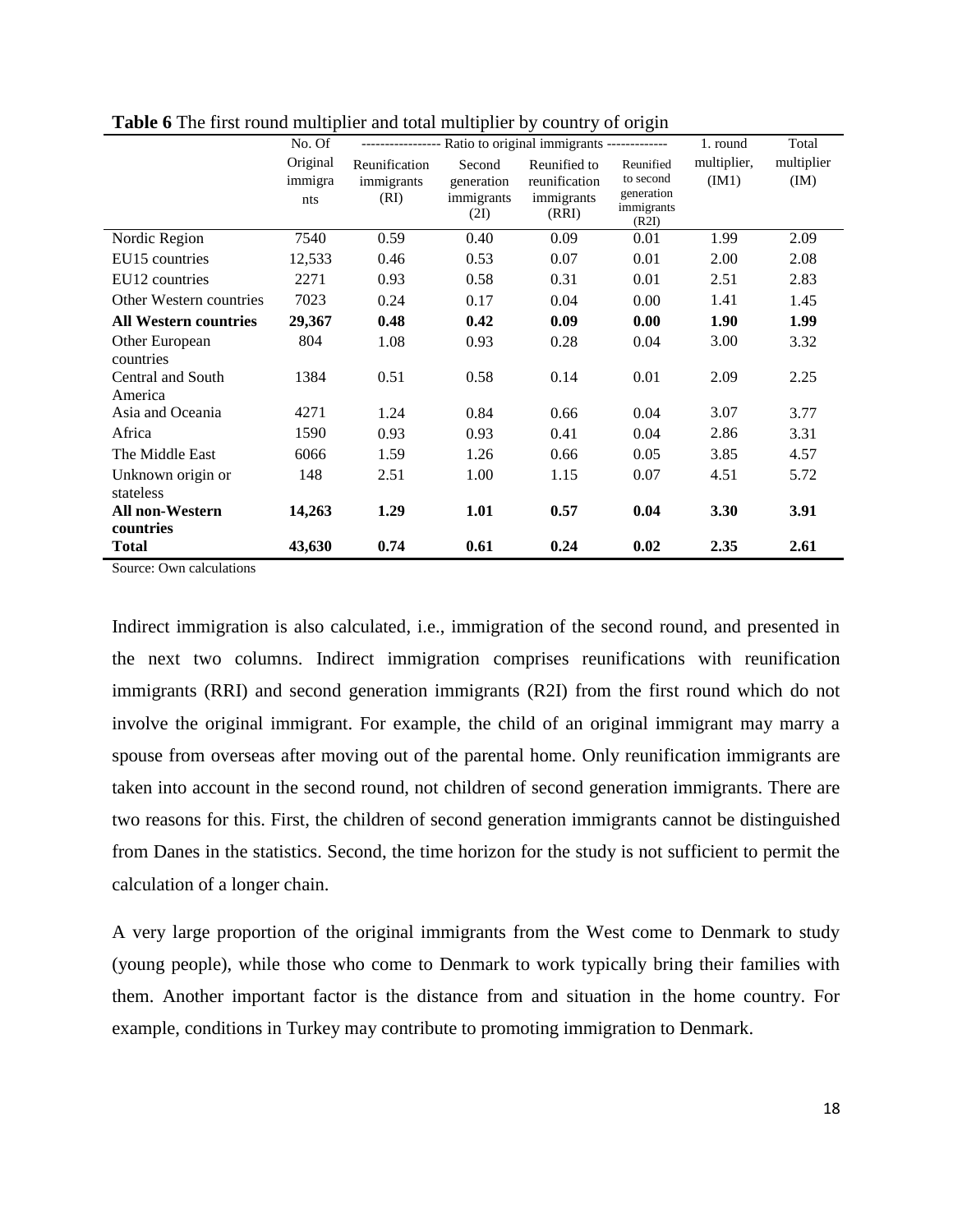The differences between areas of origin in the second round are similar to those of the first round. But the second round produces a somewhat lower multiplier. Family reunification cannot in the nature of things be as great in the second round, because some members of the family have already arrived in the country. Moreover, the second generation immigrants could not be older than 28 in 2009. Thus the second round effects are obviously not complete. However, since around half the reunification immigrants from the first round had left Denmark again by 2009, they will not contribute to further multipliers unless they return to Denmark in the future. Of the reunification immigrants still living in Denmark in 2009, around half were older than 38. These people will have established most of the family that they will have during their lives. It is therefore likely that the second round effect is only slidely downwards bias concerning the first round reunification immigrants. The second generation immigrants are somewhat younger, and many more of them were still living in Denmark in 2009 (more than 80%). The oldest among them were 28 years old in 2009, and family formation fare from being completed. Thus, the second round effect cannot be said to be complete. It is difficult to assess how much bigger the second round effect will eventually be.

The multiplier is also calculated separately for original immigrants who moved into their own homes on arrival and those who moved into a home with Danes. The results show that those original immigrants who moved in with a Dane brought in fewer people through reunification in the first round than those who moved into their own homes on arrival. On the other hand, the numbers of second generation immigrants related to this group are similar to those associated with original immigrants who moved into their own homes.

Does the immigration chain imply exponential growth of the immigrant population? The answer is no. The second round multiplier is much smaller that the first round. While the first round effect is considerable, probably because the original immigrants are relatively young and bring their families with them, the multiplier effect in the second round is smaller unity, and that will also be the case after the second round effect has had time to played our fully. The results can be compared with the results from Jasso and Rosenzweig (1986) for the USA. They find that the multiplier is around 2.4 (1.4 plus the original immigrant). This immigration multiplier excludes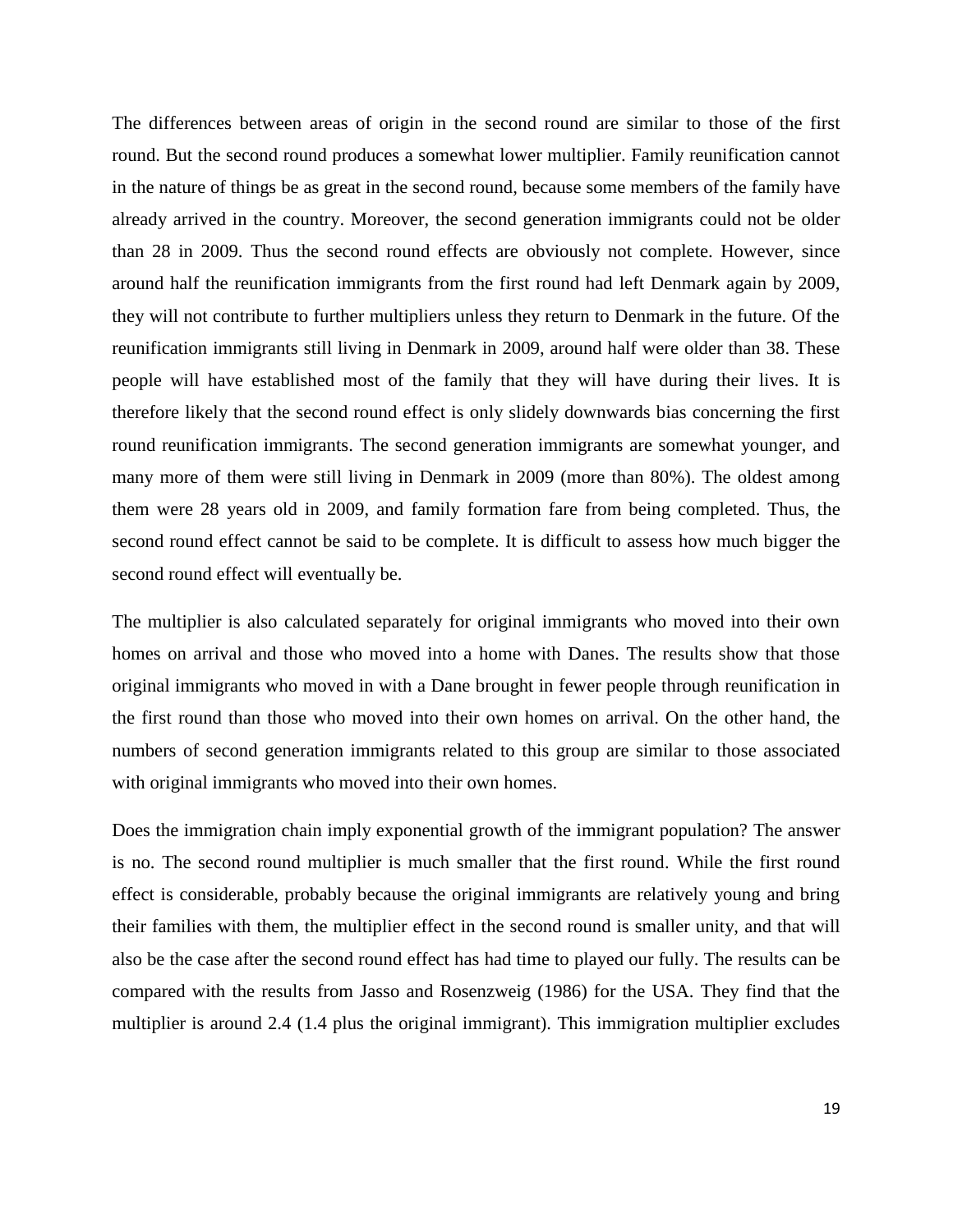descendants to immigrants. A more recent study for the USA is Yu (2006), who finds that the multiplier including descendants is close to 6.

#### 5.3 The Short-run Multiplier

A closer examination of the data in our study shows that after five years 7 out of 10 reunifications have taken place and 5 out of 10 descendants are born. This suggests that a shortrun multiplier, which only focuses on the five years following immigration of an original immigrant, will give a hint as to how large the multiplier will be. With data from 1982 to 2009 we are able to track trends in this 5-year multiplier. In [Fig.](#page-19-0) 3 the development is shown for Western and non-Western countries.



<span id="page-19-0"></span>**Fig. 3** The short-run immigration multiplier, 1986-2004

Notes: Year of immigration of original immigrant. Source: Own calculations

This shows a multiplier around 1.5 and increasing slightly over time for immigrants with Western origin. For non-Western immigrants the multiplier is close to 2.5 up to the mid 1990's,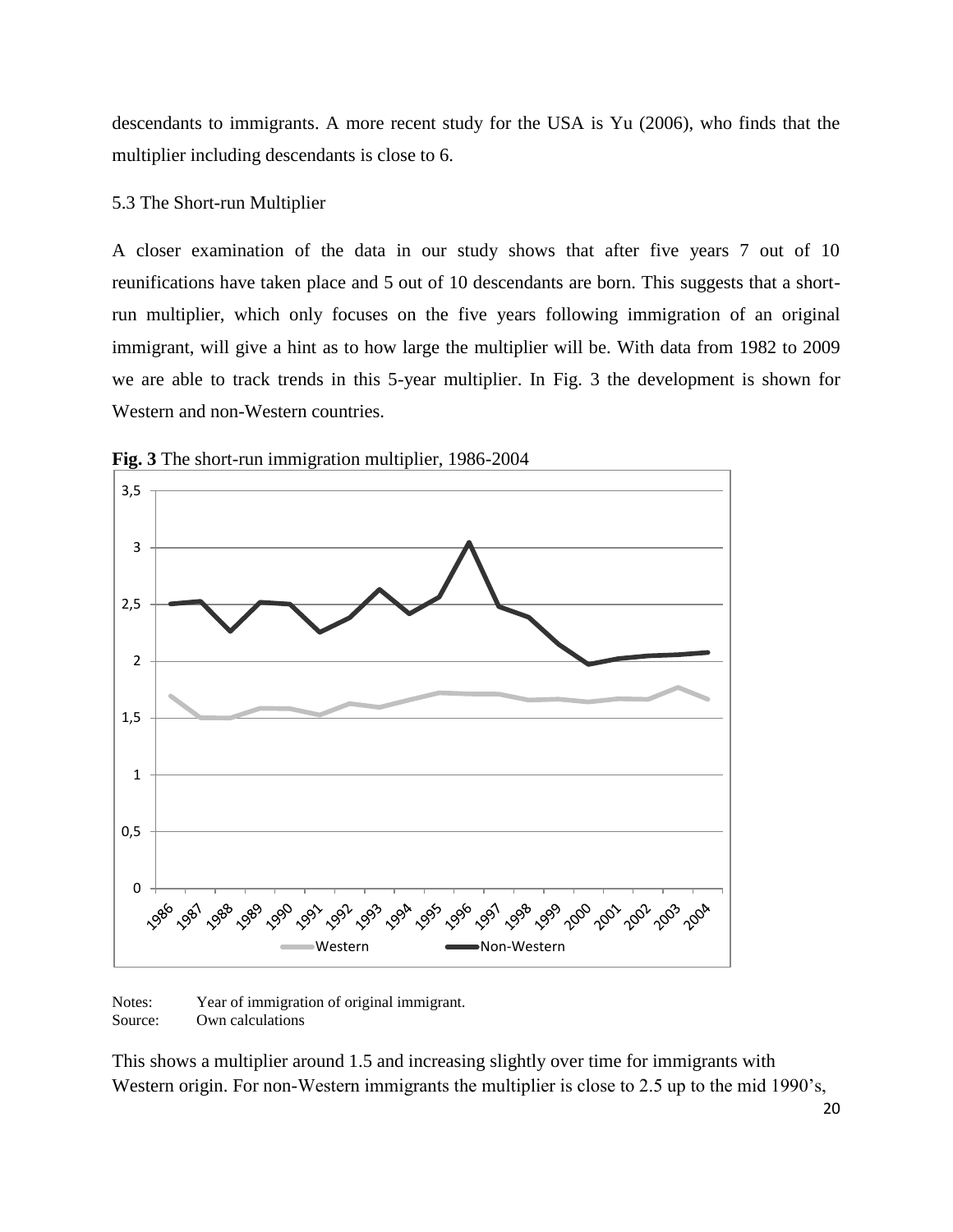with a maximum of 3 in 1996.<sup>10</sup> Following the peak it has decreased to around 2 in 2000 and remained constant ever since. Since the multiplier is forward looking, these numbers are consistent with changes in the Danish Alien Act in 1999 and 2000 and especially in 2002 (i.e. the multiplier for 1999 is affected by the Alien Act 1999-2004).

#### 5.4 The Original Immigrant and the Short-run Multiplier

Until now the analysis of the immigration multiplier has been based on average values for different subgroup. However, when the calculation of the multiplier is based on individual register data it is possible to track exactly how many reunified immigrants each original immigrant has generated. Therefore we are also able to analyse how the personal characteristics of original immigrants affect the size of the short-run immigration multiplier.

To analyse this we introduce a model, where the size of the short-run multiplier SIM*<sup>i</sup>* for each original immigrant *i* is explained by gender  $g_i$ , educational *edu<sub>i</sub>*, age  $a_i$ , country of origin  $c_i$ , and time of arrival  $t_i$ ,  $e_i$  is the error term.

(4) 
$$
SIM_i = \beta_0 + \beta_1 g_i + \beta_2 e du_i + \beta_3 e du_i g_i + \beta_4 a_i + \beta_5 c_i + \beta_6 t_i + e_i
$$

The model is estimated by ordinary least squares and the result is presented in Table 7. The estimation is here presented in four different versions. The first model includes all 137,016 original immigrants for whom the short-run multiplier has been calculated, while the samples in the three other models are reduced due to missing information about educational level for some immigrants.

The explanatory variables in Model 1 are: gender, age at arrival, country of origin and year of arrival. The estimation results show that the multiplier is significantly higher for males than females. The expected value of the short-run multiplier in model I rises with 0.018 if the original immigrant is a male. The age at arrival seems to have an even larger effect on the short-run multiplier. The multiplier becomes larger with age at arrival until the age of 50-61, where the short run multiplier is 0.183 higher than among original immigrants arrived before the age of 18. After the age of 62 the short-run multiplier becomes smaller. This pattern seems very reasonable

l

 $10$  The spike in 1996 for non-Westerns original immigrants is due to that all refugees from the Balkan area were given residence permits, though they had already arrived some years ago.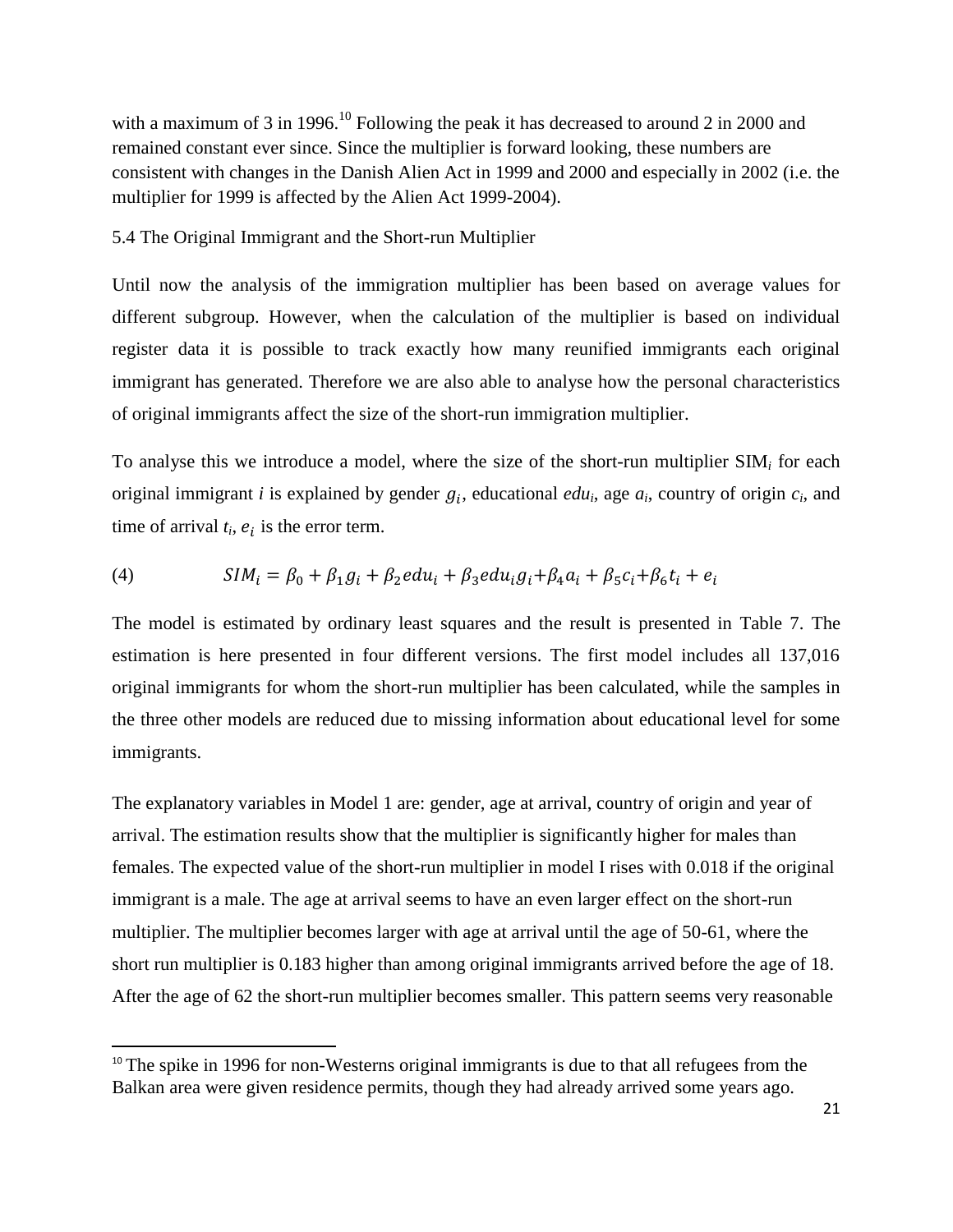as the family members that will follow the original immigrant usually are the spouse and children living at home.

|                         | Model I      |         | Model II           |         | Model III          |         | Model IV              |         |
|-------------------------|--------------|---------|--------------------|---------|--------------------|---------|-----------------------|---------|
| Constant                | $0.0597***$  | (0.010) | $-0.0249$          | (0.062) | $-0.0332$          | (0.062) | $-0.0490$             | (0.060) |
| Male                    | $0.0186***$  | (0.002) | $0.0272***$        | (0.004) | $0.0187***$        | (0.006) | $0.0263***$           | (0.007) |
| Primary                 |              |         |                    |         | $0.0193**$         | (0.006) | $0.0296***$           | (0.007) |
| Tertiary                |              |         |                    |         | $-0.0117*$         | (0.006) | $-0.0163**$           | (0.007) |
| Primary*Male            |              |         |                    |         | 0.0000             | (0.008) | $-0.006$              | (0.010) |
| Tertiary*Male           |              |         |                    |         | $0.0260**$         | (0.008) | $0.0276**$            | (0.010) |
| 18-24                   | $-0.0027$    | (0.011) | 0.1001             | (0.063) | 0.0959             | (0.063) | 0.0950                | (0.062) |
| 25-34                   | $-0.0119$    | (0.010) | 0.0609             | (0.062) | 0.0647             | (0.062) | 0.0556                | (0.060) |
| 35-49                   | $0.0366***$  | (0.010) | $0.1094^{\dagger}$ | (0.062) | $0.1165^{\dagger}$ | (0.062) | $0.1068$ <sup>T</sup> | (0.060) |
| $50 - 61$               | $0.1828***$  | (0.010) | $0.2456***$        | (0.062) | $0.2523***$        | (0.061) | $0.2420***$           | (0.060) |
| $62+$                   | $0.0555***$  | (0.011) | $0.1425*$          | (0.062) | $0.1484*$          | (0.062) | $0.1498**$            | (0.061) |
| <b>EU15</b>             | $-0.0348***$ | (0.003) | $-0.0407$ ***      | (0.056) | $-0.0402***$       | (0.006) | $-0.0382***$          | (0.007) |
| <b>EU12</b>             | 0.0004       | (0.005) | $-0.0079$          | (0.007) | $-0.0075$          | (0.007) | $-0.0001**$           | (0.008) |
| Europe - none western   | $0.1077***$  | (0.005) | $0.1251***$        | (0.007) | $0.1261***$        | (0.007) | $0.1251***$           | (0.008) |
| Other western           | $-0.0474***$ | (0.004) | $-0.0711***$       | (0.008) | $-0.0723***$       | (0.008) | $-0.0775***$          | (0.010) |
| Asia                    | $0.0400***$  | (0.004) | $0.0382***$        | (0.006) | $0.0324***$        | (0.006) | 0.0359***             | (0.007) |
| America                 | $-0.0607***$ | (0.006) | $-0.0650***$       | (0.009) | $-0.0671***$       | (0.009) | $-0.0577***$          | (0.011) |
| Africa                  | $0.0868***$  | (0.005) | $0.1139***$        | (0.008) | $0.1093***$        | (0.008) | $0.0875***$           | (0.009) |
| Middle East             | $0.1240***$  | (0.004) | $0.1372***$        | (0.006) | $0.1329***$        | (0.006) | $0.1443***$           | (0.008) |
| Unknown                 | $0.2118***$  | (0.023) | $0.2850***$        | (0.035) | $0.2817***$        | (0.035) | $0.3360***$           | (0.040) |
| Immigration year $\leq$ |              |         |                    |         |                    |         |                       |         |
| 1990                    | 0.0038       | (0.002) | $-0.0090*$         | (0.004) | $-0.0085*$         | (0.004) | $-0.0118*$            | (0.005) |
| Immigration year <=     |              |         |                    |         |                    |         |                       |         |
| 2000                    | $0.0105***$  | (0.003) | $0.0148***$        | (0.004) | $0.0160***$        | (0.004) | $0.0308***$           | (0.005) |
| $R^2$ , adjusted        | 0,0543       |         | 0,0527             |         | 0,0532             |         | 0,0589                |         |
| No. of observations     | 137016       |         | 65080              |         | 65080              |         | 46900                 |         |

**Table 7** Multivariate analysis of short-run immigration multiplier

 $\uparrow p < 0.1; *p < .05; **p < .01; **p < .001$ 

Source: Own calculations based on registerdata from Statistics Denmark.

Even when we control for differences in gender and age of arrival there are large differences in the multiplier between the country regions. Compared to immigrants from the Nordic countries immigrants from the EU generates less immigration  $(-0.035)$  as it is the case with immigrants from America and other Western countries. While immigrants from the non-Western part of Europe (0.108), Asia (0.040), Africa (0.087), Middle East (0.124) and unknown country of origin (0.212) generates considerable higher multipliers.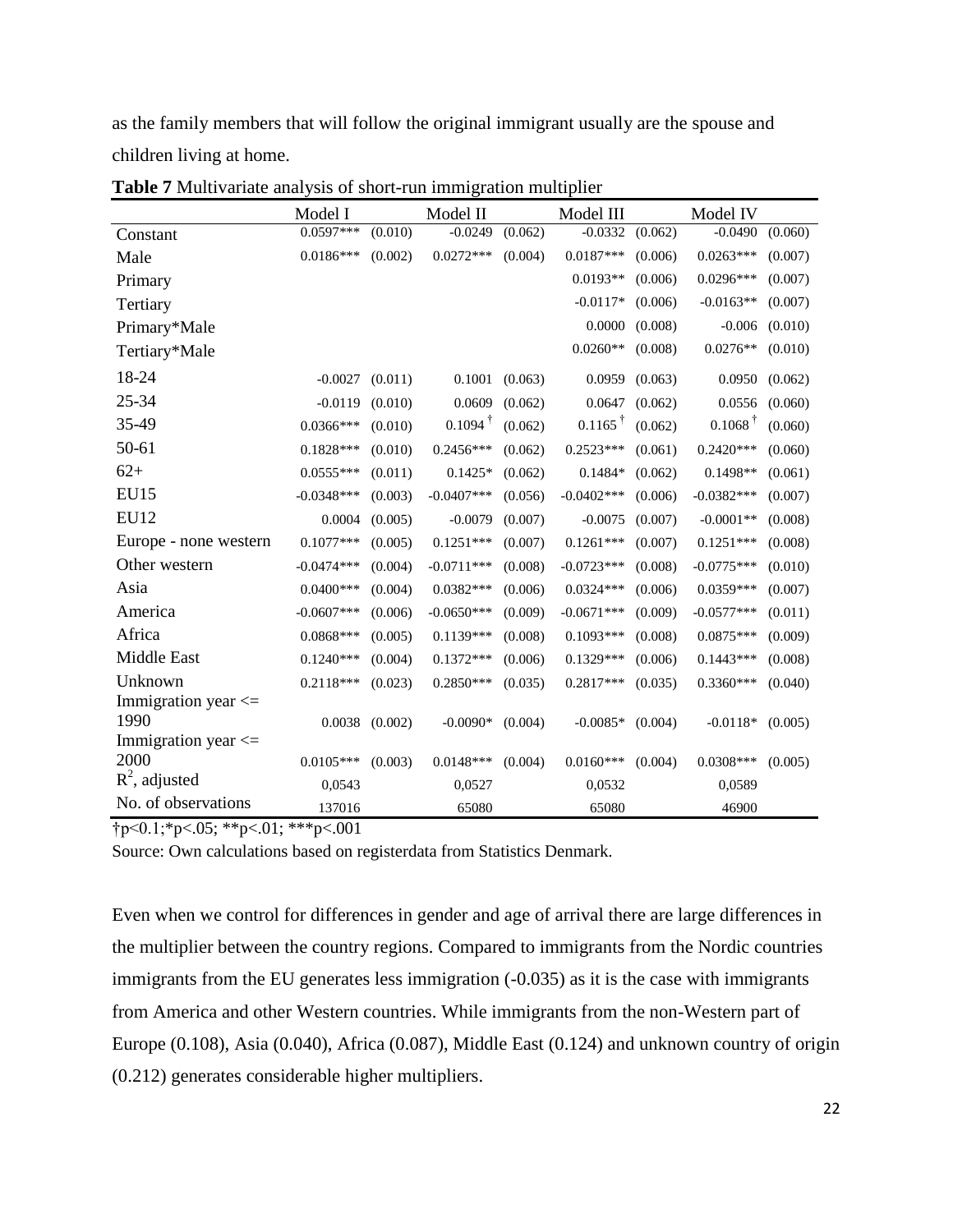As noted earlier the Danish immigration rules regarding asylum and family reunification was tightened considerable around 2001, while rules regarding work permits was loosen. Consequently, one would expect to find lower short-run multipliers after 2001. This is also what is found at least for original immigrants that arrived in the period 1990 to 2000.

How are these results from Model I affected by the inclusion of educational background in the estimations? The conclusion from Model II to IV seems to be: Not much. In Model II the specification of the model is unchanged compared to Model I, but the sample now only consist of those 65,080 immigrants for whom Statistics Denmark can provide educational information. Which is all immigrants that have lived (for a short or long period) in Denmark after 1999. This reduction of the sample only imposes minor changes on the estimates. Most notably is the rising estimate of age at arrival compared to the basis-category (being less than 18 year old on arrival).

In model III the sample is unchanged from model II and the educational variable is introduced. Education is here measured by the levels: Primary, Secondary and Tertiary, where Secondary level is used as basis-category in the regression. An interaction term between gender and education is also included. Introducing educational level in the regression does not affect the other estimates. But we do find that educational level is important. In general it seems that the short run-multiplier declines with the length of education. However, immigrant males with a tertiary education tend also to have a higher short-run multiplier. So the overall picture is that for female immigrants the multiplier falls with educational length, while the lowest multiplier for males is found among those with secondary schooling.

In model IV the sample is further reduced to the 46,900 observations, where Statistics Denmark has the most accurate education information, as the 18,180 observations where Statistics Denmark has imputed the values of education are excluded. This reduction of the sample does not change the estimation results noticeable.

Therefore, the overall result remains that the short-run multiplier rises with age (at arrival) until the age-group 50-61. Males - and especially those with primary or tertiary education - have higher short-run multipliers. For women the multiplier is somewhat lower and declining with educational length. The multiplier is also lower for original immigrants arrived after 2000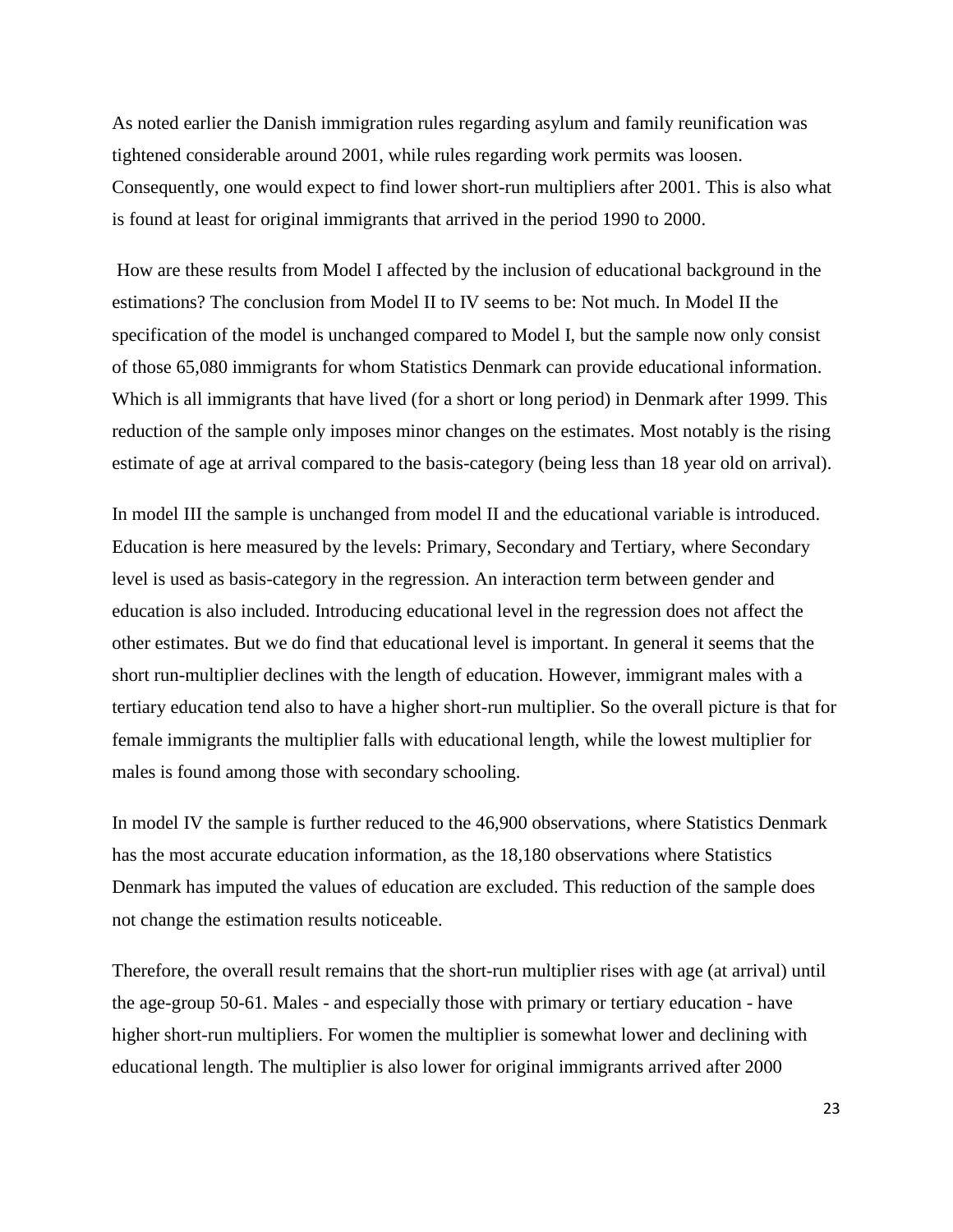compared to the previous period. There are large differences between country regions. The largest multipliers are found among immigrants with unknown or Middle East origin, but also the non-Western parRt of Europe. The lowest multipliers are found among immigrants from the EU-15 countries, America and other Western countries.

#### **6. The Reproduction of Immigration and the Immigration Laws**

In this section we discuss the latest changes in immigration laws in Denmark using the Short-run multiplier just presented. Major changes in immigration laws took place in Denmark between 1999 and 2004 (the Danish Alien Act in 1999 and 2000, and especially in 2002 there was major changes as described in the appendix D). Since the multiplier is forward looking, the picture in Figure 3 is consistent with these changes (i.e. the multiplier for 1999 is affected by the Alien Act 1999-2004). The short-run multiplier *effect*<sup>11</sup> for non-Western is reduced by  $1/3$  from 1.5 additional immigrants to 1 additional immigrant for each original immigrant. If we translate this proportional change to the long run multiplier, the reduction is even larger.

Apart from these general findings the results in Figure 3 also suggests that the changes in the Aliens Act around year 2000 did not have the same effect on immigration from Western and non-Western countries. In order to quantify this variation the analysis from Table 7 is repeated for the same four subsamples, but immigrants are divided into being non-Western or not, while year of migration is reduced to being before or after the reforms around 2000. All other variables: Gender, education and age at arrival are classified as before and the estimated value of these variables turns out to be quiet similar to those presented in Table 7.

The estimated values of the new variables are presented in Table 8. For non-Western immigrants the short-run multiplier is 0.110 higher than for Western immigrants according to Model I. After the reform the multiplier is in general 0.016 higher than before the reform, but for non-Western immigrants a large negative  $(-0.078)$  reform-effect is found. This seems to be in accordance with the intention of the reform that provided broader access for immigrants to work and study in Denmark, but also imposed larger restrictions on the access for refugees and family

 $\overline{\phantom{a}}$ 

 $11$  Not counting the original immigrants.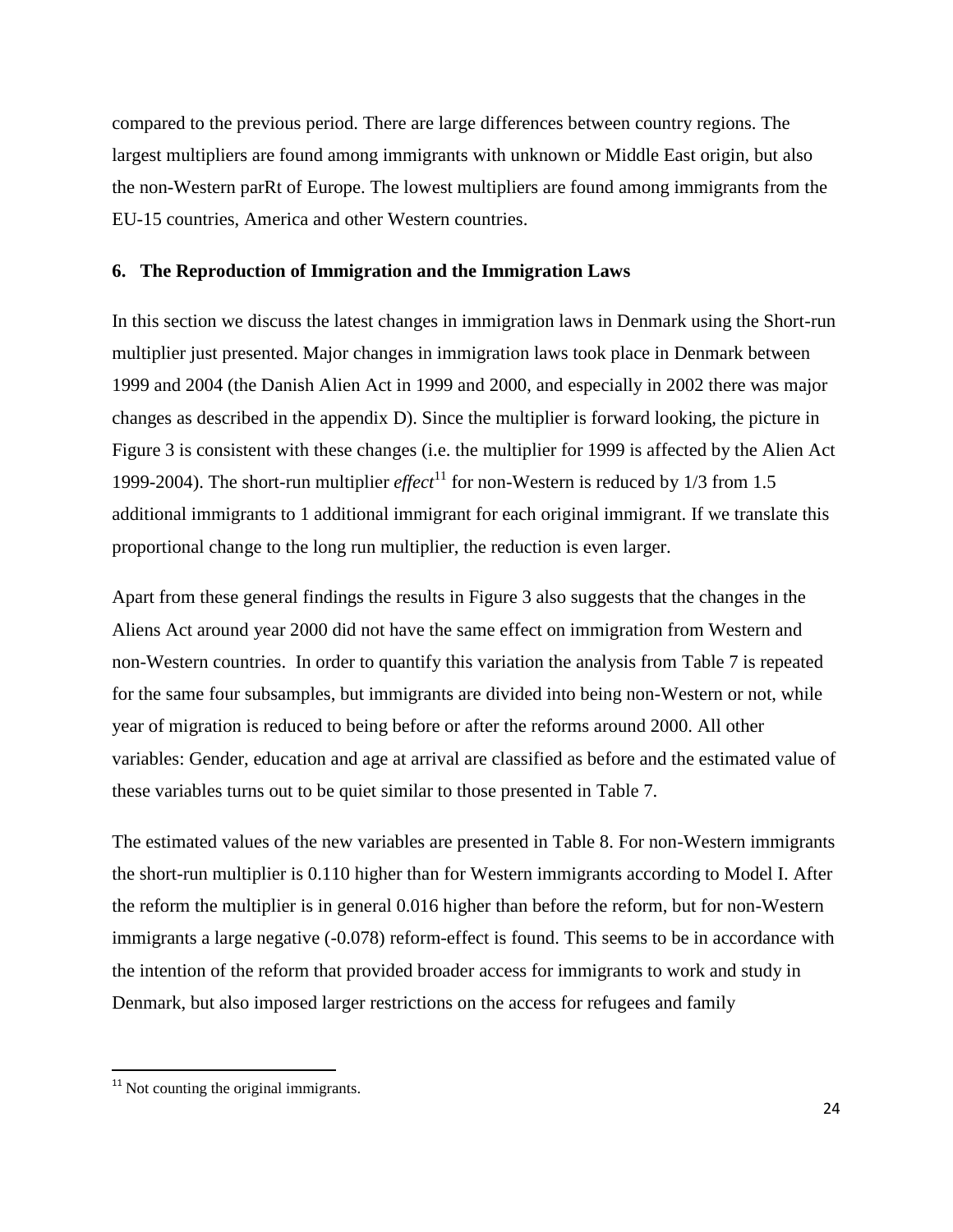reunifications. Again, these results seems very robust to the different specifications of Model I to IV.

|                     | Model I      |         | Model II     |         | Model III    |         | Model IV      |         |
|---------------------|--------------|---------|--------------|---------|--------------|---------|---------------|---------|
| Non-Western         | $0.1104$ *** | (0.002) | $0.1399***$  | (0.004) | $0.1361***$  | (0.006) | $0.1302***$   | (0.004) |
| <b>Reform</b>       | $0.0158***$  | (0.003) | $0.0307***$  | (0.005) | $0.0292***$  | (0.035) | 0.0125        | (0.006) |
| Reform*Non-Western  | $-0.0775***$ | (0.005) | $-0.1033***$ | (0.004) | $-0.1033***$ | (0.004) | $-0.0907$ *** | (0.005) |
| $R^2$ , adjusted    | 0.0468       |         | 0.0440       |         | 0.0444       |         | 0.0484        |         |
| No. of observations | 137016       |         | 65080        |         | 65080        |         | 46900         |         |

**Table 8** Multivariate analysis of short-run immigration multiplier

 $\uparrow p < 0.1$ ; \*p<.05; \*\*p<.01; \*\*\*p<.001

Source: Own calculations based on registerdata from Statistics Denmark.

The categories Western and non-Western are still very broad categories and therefore, we have disaggregated then further in FIGURE 4 and 5. [Fig.](#page-24-0) 4 shows, that the Western countries have an almost identical and stable development in the short-run multiplier over time. The short-run multiplier displays cross sectional differences almost identical to the previous long run multiplier. Other Western countries have the lowest multiplier and EU12 countries have the largest. The figure also reveals that the high multiplier for EU12 countries holds mainly for the 1980's.



<span id="page-24-0"></span>**Fig. 4** The short-run immigration multiplier, 1986-2004, Western regions

Notes: Year of immigration of original immigrant.

Source: Own calculations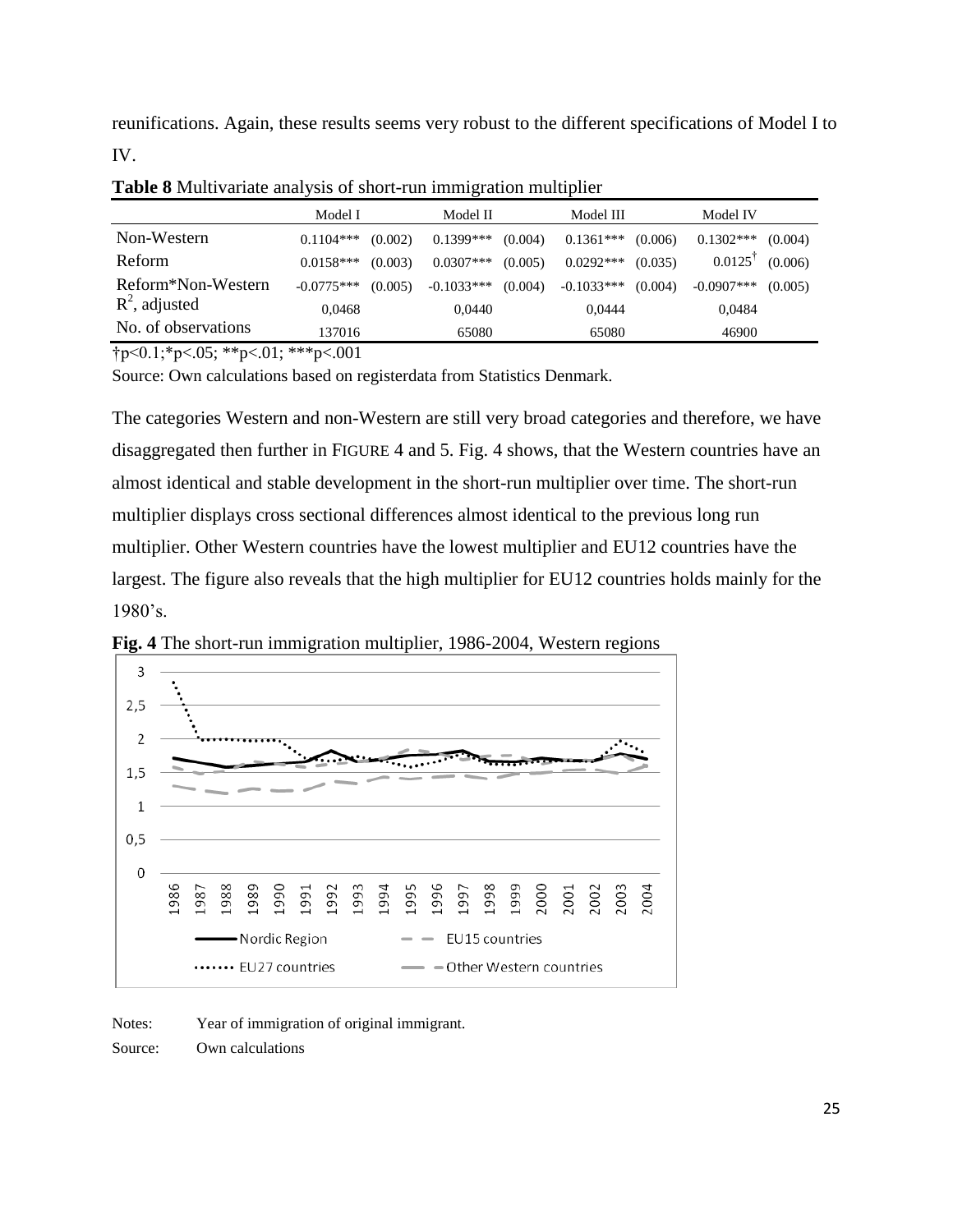The picture is more heterogenous and volatile for non-Western countries as shown in Figure 5. In general, countries from the Middle East use to have a high short-run multiplier of around 3. From 1998 and onwards it declined, however, to slightly less than 2.5. Central and South America have a stable, and the lowest, short-run multiplier, around 1.5. The one for Asia, which has been between 2 and 2.5 through the period, is very stable too. Also Other European Countries shows a stable pattern with a multiplier around 2. The only exception is around 1996, where there was a large influx of refugees from Balkan area. In general, the multiplier is higher for the non-Western regions, and some variation occurs mainly due to civil wars and consequently increases in the number of refugees. Thus the new stricter admission rules enacted after 2000 and mainly after 2002 had very hetorogenous effects across the different immigration groups. But not only was it immigration from non-western countries alone that was influenced, it was in fact only immigration form a subgroup of these countries that was affected, namely immigration form Middle East and Africa. This was the case even though the restrictions place on immigration by the new Aliens Act were all general and base on things like age and experience with the country.



**Fig. 5** The short-run immigration multiplier, 1986-2004, non-Western regions

Notes: Year of immigration of original immigrant. Source: Own calculations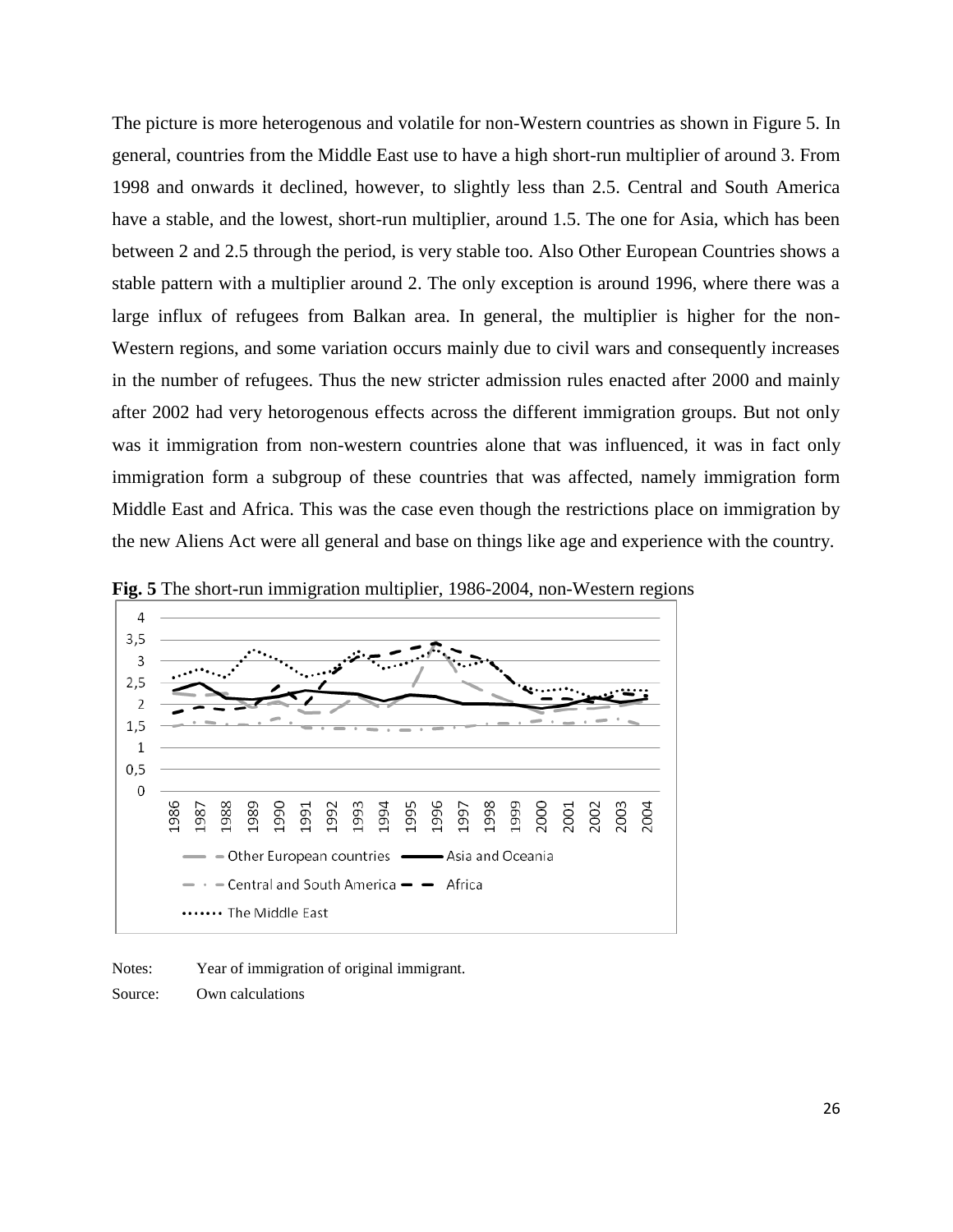#### **7. Conclusion**

In this paper an immigration multiplier is constructed. The multiplier is the number of subsequent immigrants generated by an original immigrant, who is coming to Denmark to live either in his or hers own house or with a Dane. The link between the original immigrant and the immigration he or she generates is the home address of the original immigrant. Using full population register data over an extended period of time, 1981-2009, we have constructed long run multipliers and looked at the trends in short-run multipliers by counting the number of immigrants moving into an original immigrants' home address. Moreover, we account partly for descendants to immigrants, by including children of original immigrants in the first stage, and we also include the descendant's connection to future immigrants.

This study has shown that allowing an original immigrant into Denmark in the 1980's increases the number of immigrants (and descendants) not with one person but with 2.6 persons on average. The dispersion across geographic and geopolitical regions is large. The largest multiplier is found for non-Western immigrants, 3.9. For smaller groups of non-western origin the multiplier can be as big as 5.5. For Western immigrants it is generally smaller, 2.0.

Another important result is that the chain element in immigration does not make immigration an accelerating process in Denmark. The second round will produce a much smaller multiplier than will the first round, given the immigration law in this country.

The demographics of the original and derived immigrants are mainly as expected, except that the gender ratio is less different. There are more male among the original than among the derived immigrants, but only 53% compared to 47%. But the original immigrants are young adults as expected and they are also much better educated than the derived immigrants, who on the other hand are somewhat younger than expected, which could account for the relatively low skill level upon arrival. With respect to age, the derived immigrants are more age dispersed than the original immigrants as we also expected.

As we have seen, the multiplier tent to be biggest for immigrants from poor countries as expected. With respect to socio economic characteristics, as expected we also fund that middle age men tend to derive the biggest subsequent immigration. With respect to the skill level we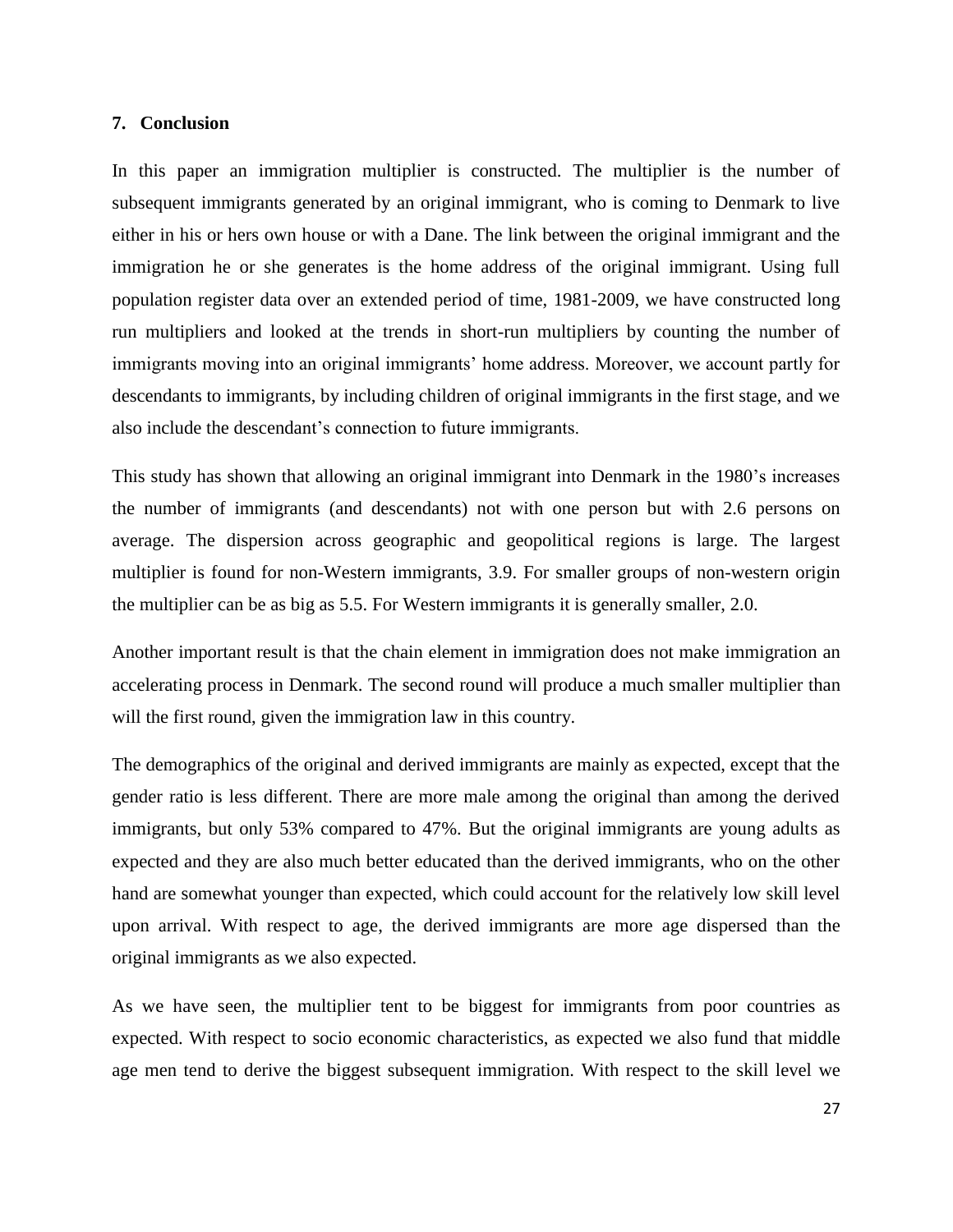find that low educated immigrants initiate the most derived immigration in general. However, looking at men in isolation, both low and highly educated immigrants derive more further immigration than does immigrants with an intermediated level of education.

Finally, the paper looks at the changes over time in the multiplier. This shows a first round shortrun multiplier around 1.5 with a slightly increasing trend over time for immigrants with Western origin. For non-Western immigrants the multiplier is close to 2.5 up to the mid 1990's, with a maximum of 3 in 1996. Following the peak it has decreased to around 2 in 2000 and remained constant ever since. Since the multiplier is forward looking, these numbers are consistent with changes in the Danish Alien Act in 2000 and especially in 2002 (i.e. the multiplier for 1999 is affected by the Alien Act 1999-2004). The short-run multiplier *effect* for non-Western is reduced to 2/3 from 1.5 additional immigrants to 1 additional immigrant for each original immigrant. If we translate this proportional change to the long run multiplier, the reduction is even larger.

The multiplier we have constructed can also be used for analysing other important aspects of migration. For instance, concerning the order in which family members migrate. Is there a general order of this, or does it depend on the circumstances? Who moves first and arrive to the new country. As mentioned above, Borjas and Bronars (1991) agree with Mincer that the first link in the migration chain is more likely to be the person who has the most to gain individually from immigration. And therefore, who moves first among the family members of a migrant family is going to depends on there being positive or negative selection out of the sending country. If there is negative selection, the first link in the chain will have lower earnings than subsequent links in the chain. If the emigrants are forced out because of lake of opportunities then it is the family member that will be missed the least that will move first. And vise versa, if it is the golden opportunities in some potentially new home countries that inspires the aspiration to emigrate, then the family will send the strongest asset first, that is, positive selection.

The are some studies of the issue of positive vs. negative selection on behalf of individuals, for instance by Borjas and Bratsberg (1996) but no studies that try to use this logic to explain who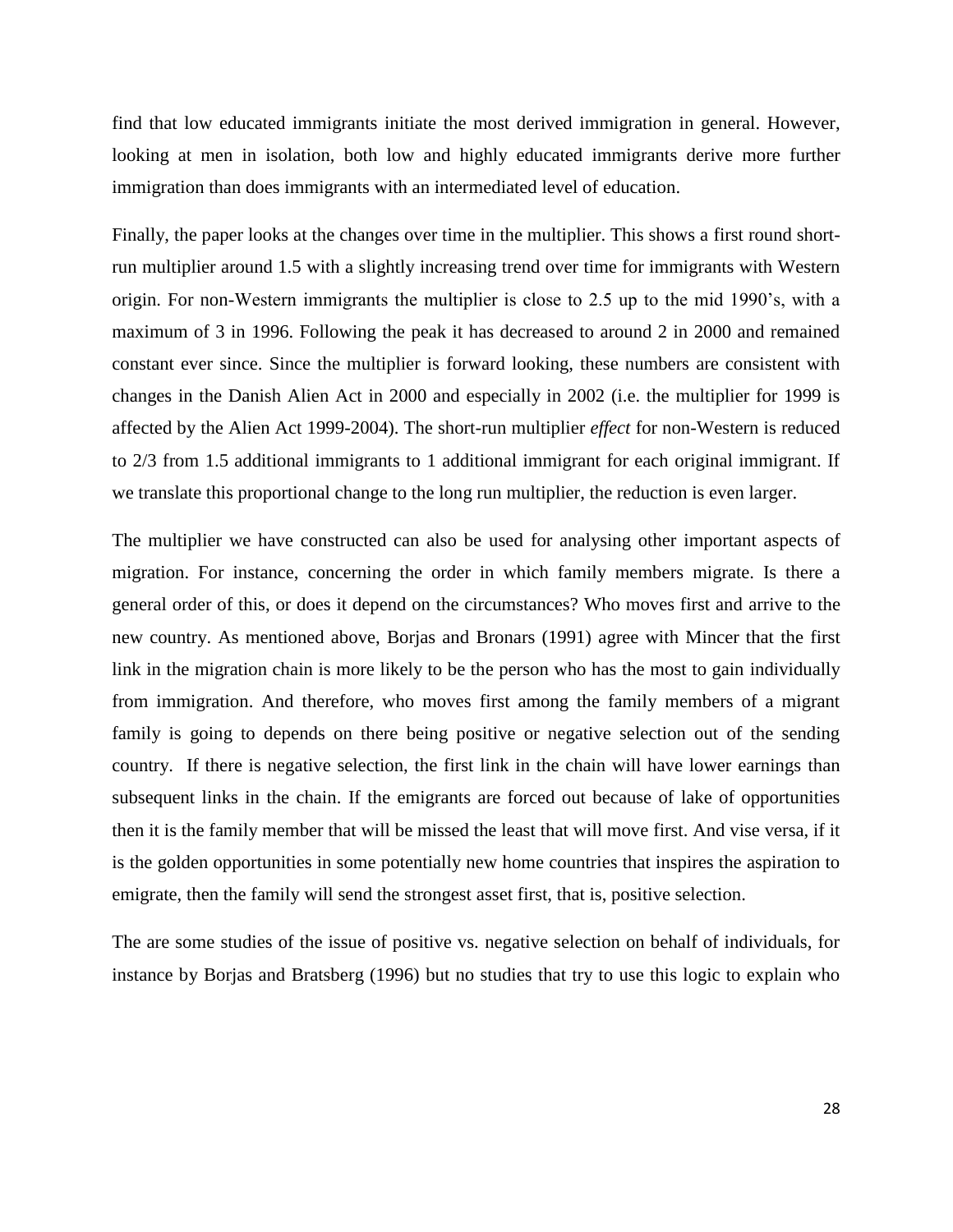moves first among family members of migrant families.<sup>12</sup> The micro data multiplier presented here would be very useful for this purpose, but that is beyond to scope of this paper.

l

 $12$  Borjas and Bratsberg (1996) investigate the outmigration from the US of the foreign-born citizens. The results are quite different compared to what we would expect to happen within migrate families. Borjas and Bratsberg find that the return immigrants will be the least skilled immigrants if the immigrants are positively selected defined as immigrants have above-average skills. Correspondingly, the return migrants will be the most skilled immigrants if the immigrants are negatively selected.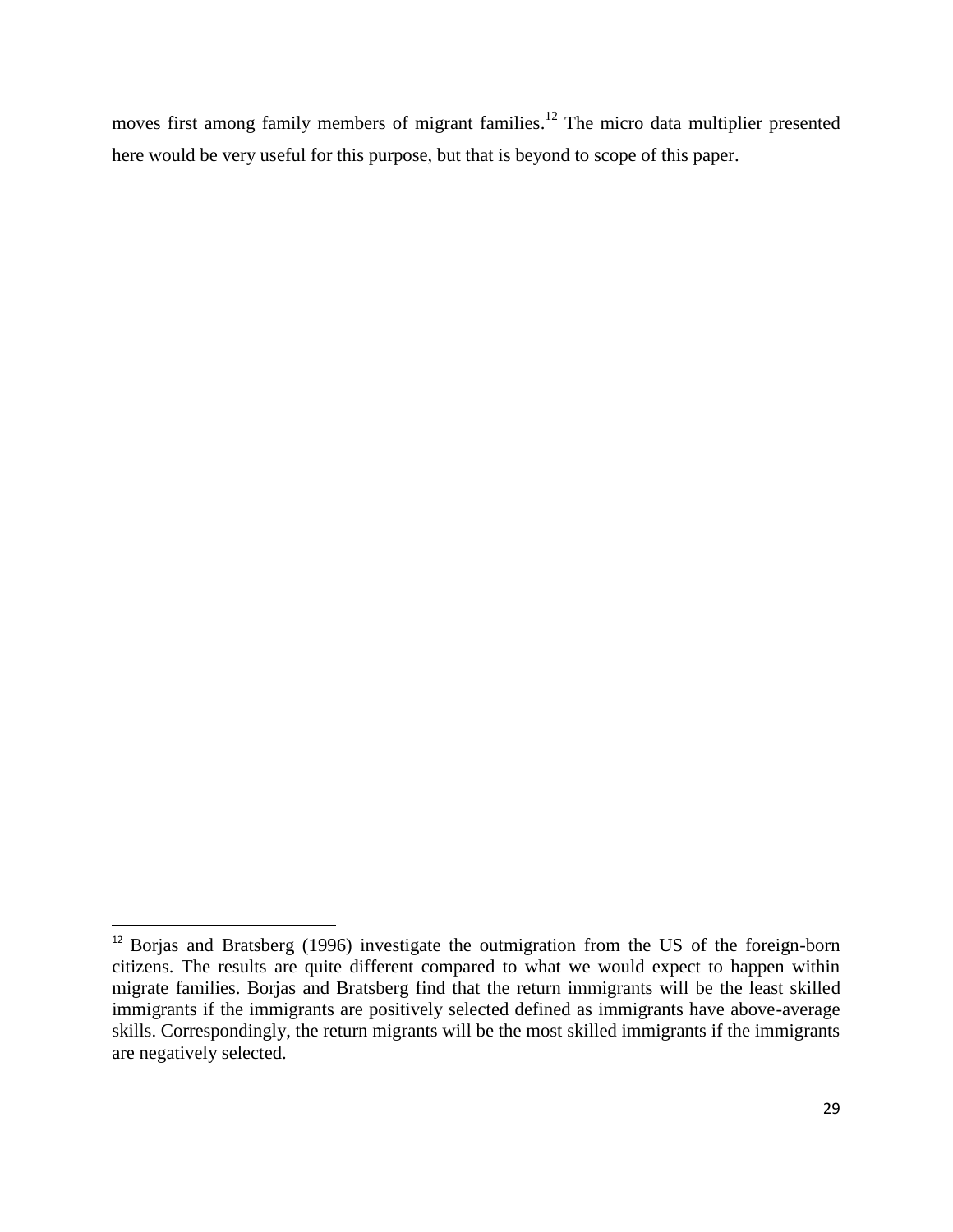# **References**

Becker, G. S. (1962). Investments in Human Capital: A Theoretical Analysis, *Journal of Political Economy,* Supplement, *70*, 9-49.

Borjas, G. and Bratsberg, B. (1996). The outmigration of the foreign born, *The Review of Economics and Statistics*, 78, 165-176.

Borjas, G. J. and Bronars, S. G. (1991). Immigration and the family, *Journal of Labor Economics* , *9* (2), 123-148.

Carrington, W. J., E. Detragiache and Vishwanath, T. (1996). Migration with endogenous moving costs, *The American Economic Review, 86* (4), 909-930.

Hatton, T. J. (1995). A model of UK emigration, 1870-1913, *The Review of Economics and Statistics, 77* (3), 407-415.

Jacobsen, R. H. and Junge, M. (2009). Analyse af internationale studerende i Danmark – beskæftigelsessituationen efter endt uddannelse (International students in Denmark – employment situation after graduation). *CEBR rapport September 2009*.

Jasso, G. and Rosenzweig, M. R. (1986). Family reunification, and the immigration multiplier: US immigration law, Origin country conditions, and the reproduction of immigrants, *Demography*, 23 (3), 291-311.

Jasso, G. and Rosenzweig, M. R. (1989). Sponsor, sponsorship rates and the immigration multiplier, *International Migration Review*, 23 (4), 856-888.

Kjær, K. U. (1995). Historik: Oversigt over udviklingen i den danske asylprocedure. In L. B. Christensen et al. (2000), *Udlændingeret*. DJØF forlag. [Sær sammenblanding af to referencer?].

Mogensen, G. V. and Matthiessen, P. C. (2002). *Indvandrerne og arbejdsmarkedet (Immigrants and the labor market).* Spektrum.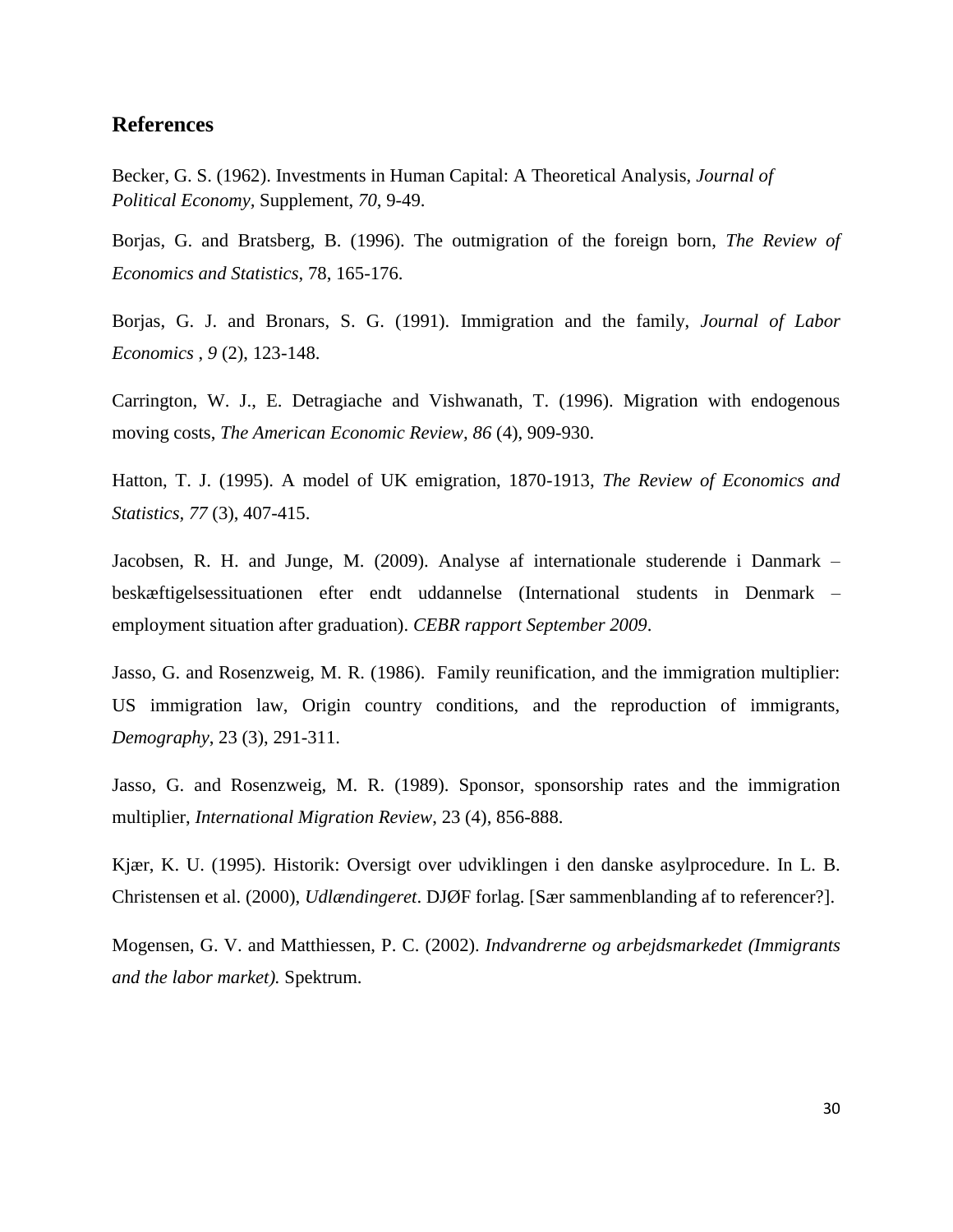Matthiessen, P. C. (2009). *Immigration to Denmark – An overview of the research carried out from 1999 to 2006 by the Rockwool Foundation Research Unit*. University Press of Southern Denmark.

Mincer, J. (1978). Family migrations decisions", *Journal of Political Economy*, 86 (5), 749-773.

Schultz-Nielsen, M. L. and Tranæs, T. (2009). *Ægteskabsmønstret for unge med indvandrerbaggrund: Konsekvenser af ændringer i udlændingeloven i 2000 og 2002*. Rockwool Foundation Research Unit, Working paper no. 22.

Sjaastad, L. A. (1962). The cost and returns of human migration, *Journal of Political Economy*, 70 (5), 80-93.

Statistics Denmark (2011). *Statistisk Tiårsoversigt 2010.*

Tranæs, T. and Zimmermann, K. F. (2004). *Migrants, Work, and the Welfare State.* University Press of Southern Denmark.

Zimmermann, K. F. and Bauer, T. (2002): *The Economics of Migration*, Volume 1. Edward Elgar.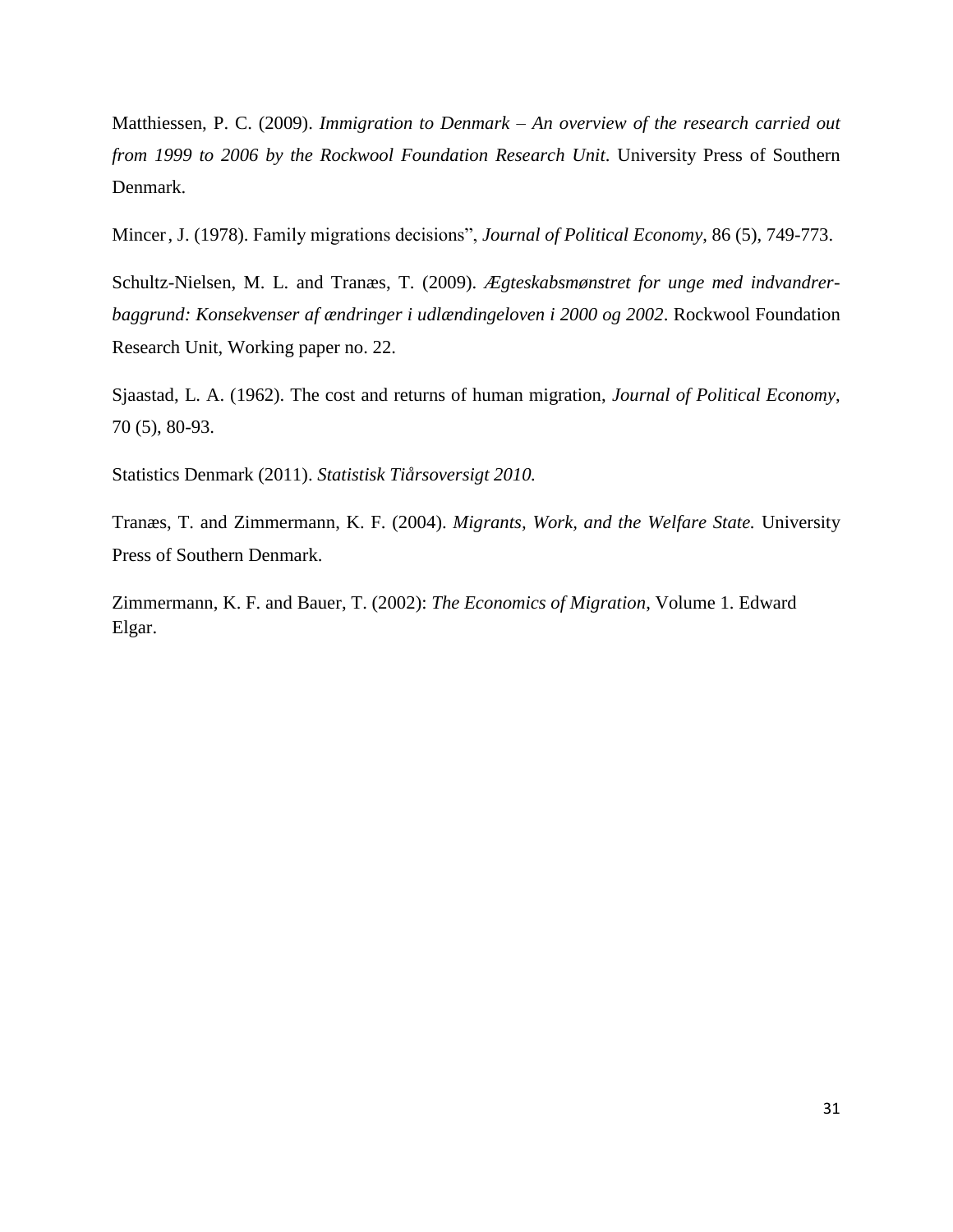## **Appendix A. Sample selection**

The separate components of the relatively large reduction in numbers of immigrants included in the study as described in Section 3 are shown in T[ABLE](#page-31-0) A.1 for immigrations in the years 1981 and 2008.

|                                                        | 1981                      |                                         | 2008                      |                                         |  |
|--------------------------------------------------------|---------------------------|-----------------------------------------|---------------------------|-----------------------------------------|--|
|                                                        | Number of<br>observations | Proportion<br>of register<br>population | Number of<br>observations | Proportion<br>of register<br>population |  |
| National statistics database                           | 13,361                    |                                         | 50,196                    |                                         |  |
| Registers                                              | 9,736                     |                                         | 43,810                    |                                         |  |
| a. Danish origin                                       | 315                       | 0.03                                    | 266                       | 0.01                                    |  |
| b. Second generation immigrants                        | 262                       | 0.03                                    | 866                       | 0.02                                    |  |
| c. Previously resident in Denmark                      | 718                       | 0.07                                    | 2,732                     | 0.06                                    |  |
| d. Student residence                                   | 652                       | 0.07                                    | 3,853                     | 0.09                                    |  |
| e. Residential institution                             | 235                       | 0.02                                    | 218                       | 0.00                                    |  |
| f. Not in housing register                             | 626                       | 0.06                                    | 1,030                     | 0.02                                    |  |
| g. Information lacking about type of housing           | 3                         | 0.00                                    | 877                       | 0.02                                    |  |
| h. Large household at year end                         | 247                       | 0.03                                    | 498                       | 0.01                                    |  |
| i. Large number of immigrants registered at<br>address | $\mathbf{0}$              | 0.00                                    | 119                       | 0.00                                    |  |
| Analysis population                                    | 6,678                     | 0.69                                    | 33,351                    | 0.76                                    |  |

# <span id="page-31-0"></span>**Table A.1 From total population to analysis population**

Source: Own calculations

It can be seen that the requirement that the immigrant should not have lived in Denmark previously and the exclusion of those who lived in student residences were particularly significant in reducing the numbers in the study. In addition, the necessary information about a number of immigrants could not be found in the housing register, either because they are not listed in the registered or because information is lacking on the type of housing.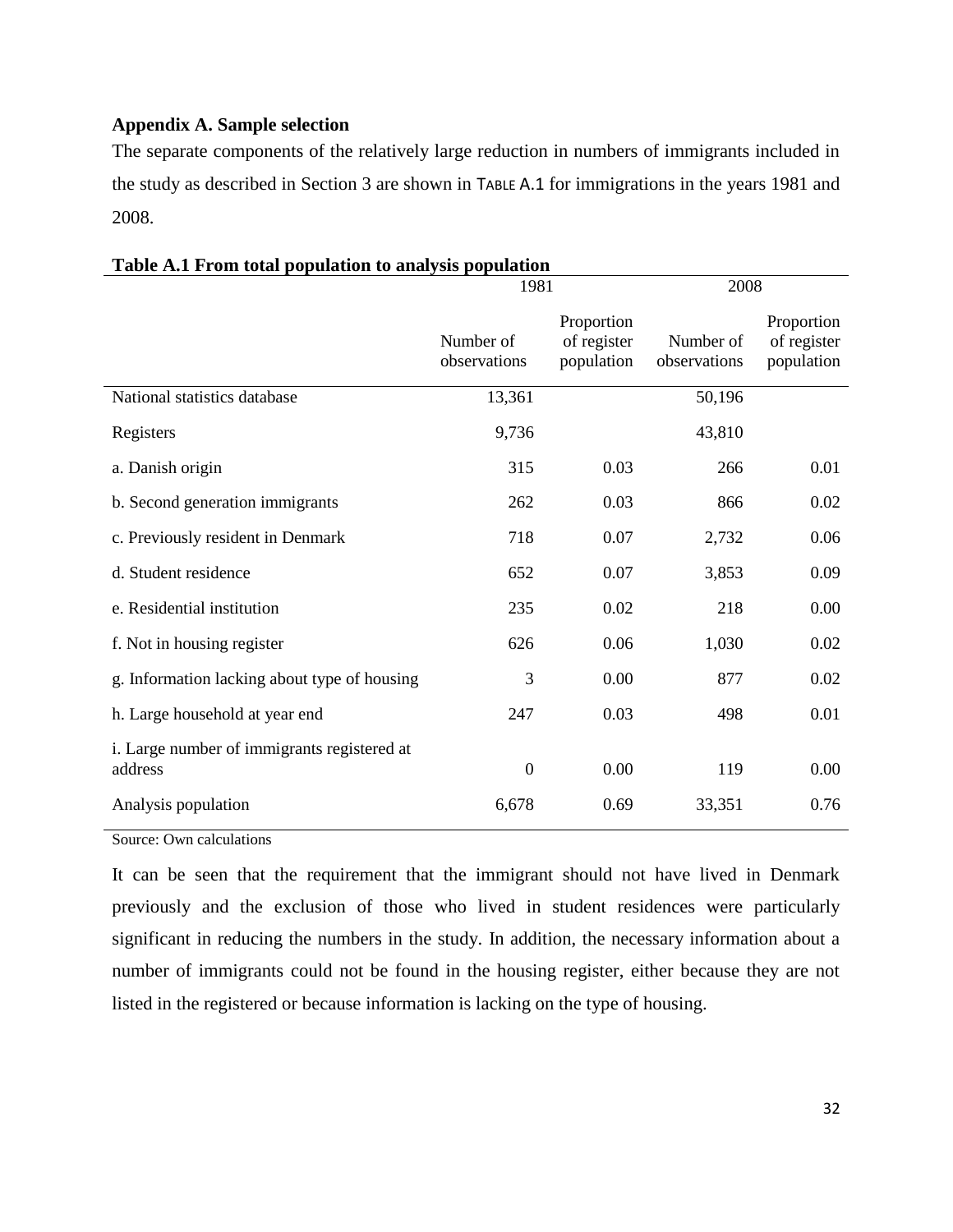When the reduction is separated out by nationality, it can be seen that in 1981 the reductions were made in particular among Icelanders, Germans, Norwegians and the British, either because they went to live in student residences or because they had lived in Denmark previously. In 2008 the reductions were largest among Poles and Germans (either because they moved into student residences or because they had lived in Denmark previously), among Norwegians and Swedes (had lived in Denmark previously), and Chinese and Spaniards (went to live in student residences).

In 1981, it was the Vietnamese in particular for whom housing information was lacking or who moved into addresses where many immigrants lived, and in 2008 information about housing was lacking most frequently for Poles and Germans.

#### **Appendix B: Implementation using Danish register data**

In this appendix we explain the practical implementation of the computation procedure described in section 3.2. Even though *original immigrants* according to the definition may move into a residence with a Danish family, we disregard immigrant children below age of five doing so, as many of these are most likely children adopted by childless couples in Denmark.

If several people immigrate in the same year to the same address or to live with the same Danish family, one of the adults are randomly designated as being the original immigrant. The reason for doing this is that immigration is usually initiated by an individual, especially for reasons of employment. We then use the random assignment in these cases in order *not* to assume anything about these persons' characteristics, but instead be able to test it within the entire group of initial immigrants.

*Family reunification immigrants* are - as noted earlier - defined as those with close family members living at the same address at the end of the year of immigration. Close family members being children, parents or spouses. This means that reunification with, for example, siblings is not counted as family reunification, and nor is the formation of a cohabiting couple without a formal marriage counted as family reunification. The first of these limitations is likely to be of little significance, since family reunification between siblings is not allowed under Danish law. However, the second may have a relatively large degree of significance for comparisons between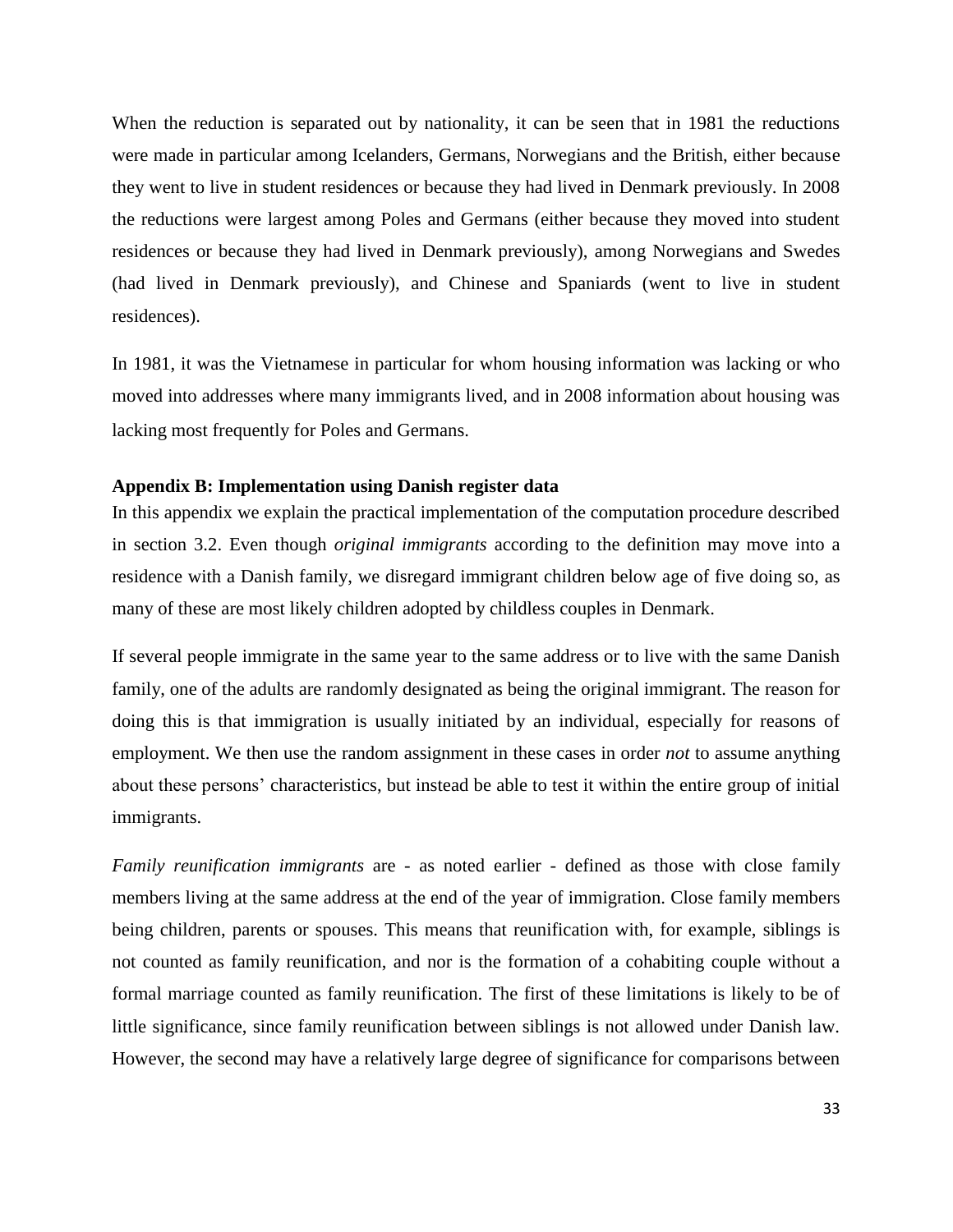countries of origin, in that family formation in, for example, Western countries often occurs without a formal marriage. For certain other nationalities, it is normal for partners to marry before they begin living together. Note that under Danish law family reunification does not require a formal marriage – only that the partners can document that they have previously lived together as a couple for at least 1½ years.

A number of reunifications recorded in the study will not involve close family members, or will be related to networks other than family. This is a desirable effect of the methodology. Consider, for example, an immigrant whose sister or cousin or previous neighbour immigrates to Denmark in order to work. Such an immigration would scarcely have taken place if it had not been for the immigrant already resident in Denmark, and should therefore be counted in the multiplier. On the other hand, in the case of other groups, especially asylum seekers, there is a risk that the number of reunifications will be over-estimated. For example, when local authorities take on responsibility for asylum seekers, they may for reasons of economy house many people in the same place of residence. This creates an artificial "reunification".

*Network Reunification immigrants*. As far as possible, the address used in the analysis is the first domicile at the time of immigration; but some information on the first address is missing from the refugee register for the years 1981-1985. For these years, the registered address at the end of the year of immigration is used instead.

### **Appendix C. The residence address method vs. The type-of-residence-permits method**

Information about the grounds for granting residence permits in Denmark is available for the years 1997-2005. This Appendix compares the housing method, which is used in this report, with the results obtained by examining the grounds for the grant of residence permits. Some immigrants have several grounds for the grant of permits, since the conditions for their stay may have altered. The first reason for granting a permit is used here. In addition, it is not meaningful to consider immigrants from the Nordic countries, since they are automatically given residence permits without any further requirements. EU citizens must be issued with a residence permit, even though this is a formality.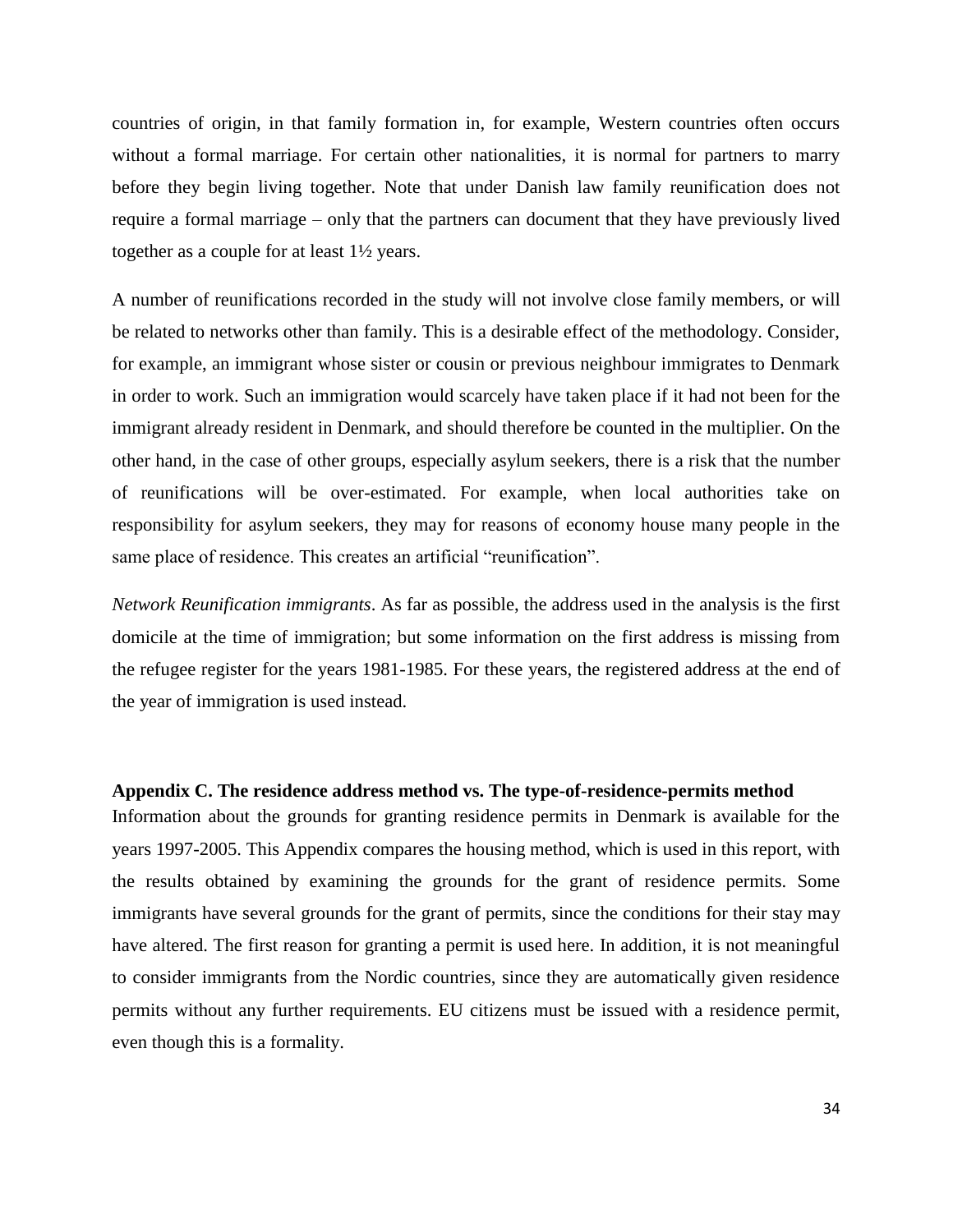The calculation is based on citizenship rather than country of origin. The grounds for the grants of permits are divided into asylum, EU/EEA citizenship, work and study, and family reunification. The geopolitical/geographical areas are defined as in the main report.

|                             | Asylum   |                     |        | <b>EU/EEA</b>       |        | Work and study      |        | Family reunification |  |
|-----------------------------|----------|---------------------|--------|---------------------|--------|---------------------|--------|----------------------|--|
|                             | Number   | Percent<br>original | Number | Percent<br>original | Number | Percent<br>original | Number | Percent<br>original  |  |
| EU15 countries              | $\theta$ |                     | 33,073 | 54.8                | 1,552  | 59.7                | 2,847  | 81.8                 |  |
| EU12 countries              | 42       | 11.9                | 1,116  | 38.8                | 10,767 | 44.6                | 3,844  | 54.4                 |  |
| Other European countries    | 4,605    | 26.1                | 102    | 16.7                | 6,387  | 36.1                | 6,122  | 35.7                 |  |
| Other Western countries     | 1        | $0.0\,$             | 237    | 24.9                | 8,757  | 57.1                | 2,629  | 81.8                 |  |
| Central and South America   | 24       | 25.0                | 144    | 25.7                | 2,716  | 63.8                | 2,498  | 72.7                 |  |
| Asia and Oceania            | 3,357    | 28.0                | 768    | 6.5                 | 12,681 | 41.4                | 17,362 | 33.3                 |  |
| Africa                      | 4,761    | 27.9                | 94     | 27.7                | 1,828  | 39.9                | 7,691  | 28.1                 |  |
| The Middle East             | 6,029    | 30.7                | 164    | 14.6                | 2,041  | 32.7                | 20,265 | 15.7                 |  |
| Unknown origin or stateless | 933      | 15.4                | 17     | 58.8                | 64     | 29.7                | 958    | 10.0                 |  |

**Table B.1 Grounds for granting residence permits, by geopolitical/geographical area and proportions classed as permits granted to original immigrants. First permit, 1997-2005**

Notes: The grounds for granting a permit are those for the first permit issued in the period 1997-2005.

Source:Own calculations

There are relatively few original immigrants among those granted asylum in comparison with what might be expected. This may be due in part to the types of housing offered to refugees by Danish municipal authorities. It may also be because it is considered better to be granted asylum than to be admitted to Denmark on grounds of family reunification. Grants of residence permits on the grounds of EU/EEA citizenship are given almost exclusively to EU15 nationals, and the majority of these – 54.8% – are registered in the study as original immigrants. Permits granted for work and study vary from area to area. In the case of nationals of the EU15 countries, Latin America and Other Western countries, the majority of such permits are granted to people classified as original immigrants. In the case of other nationalities, however, the minority of immigrants granted such permits are original immigrants. This may again have something to do with people living together in different ways. If for example an immigrant has come to study in Denmark as a result of membership of a network, it is desirable for this immigration to be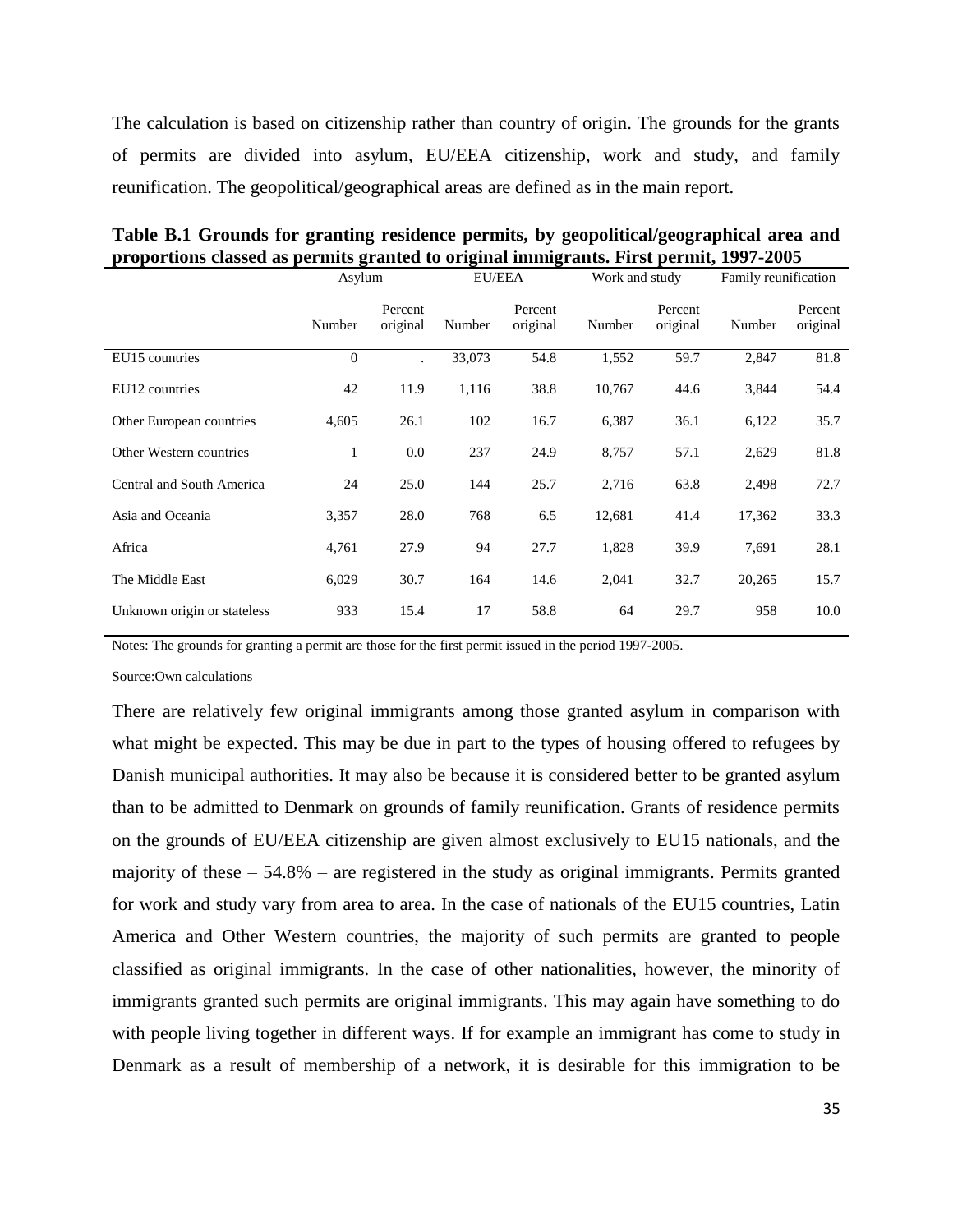included in the multiplier, since the person would not have come to Denmark if the connection had not existed.

Finally, it can be seen that family reunification also varies greatly according to area of origin. In most cases there are few original immigrants who are classified as family reunification immigrants. This is true of the Middle East and of Asia and Oceania. On the other hand, family reunification immigrants from Other Western countries are primarily original immigrants, because they come to Denmark for family reunification with Danes.

#### **Appendix D. Immigration to Denmark**

Denmark is a relatively new immigration country. Up until mid-1960s there was net emigration in most years and those immigrants who did arrive mainly came from the other Nordic countries, Germany and the USA (Tranæs and Zimmermann, 2004). In many cases these immigrants were Danish expatriates returning home. In 1954 the Common Nordic Labour Market was officially established followed in the 1960s by the European Economic Community's common labour market, and Denmark received work related immigrants from these (EU) countries too. In the mid-1960s, many immigrants from outside the EU (primarily from non-Western countries) came to Denmark to work – prompted by a shortage of labour in Denmark. But at the start of the 1970s, with the first oil crisis and fear of a rising level of unemployment, Denmark became closed to all immigrants except those with specialised work skills, those from areas with free movement of labour to Denmark, refugees, and those arriving for family reunification. However, immigrants already in Denmark on temporary work permits did receive permission to remain, and later family reunifications reflected the mix of nationalities of these guest workers, and later of refugees admitted to Denmark (Matthiessen, 2009). This form of immigration is known as "chain migration", and this paper presents calculations – for various countries of origin – of the derived immigration; how many immigrants and how enters the country as the result of the original immigration of one person.

36 The number of residence permits granted for family reunification has been registered since 1988 (Mogensen and Matthiessen, 2002). During the period 1988 to 1991 the number of residence permits granted annually rose from 6,996 in 1988 to 8,517 in 1991. Due to tightening of the family reunification rules this number fell to 5,033 in 1993. But afterwards the number increased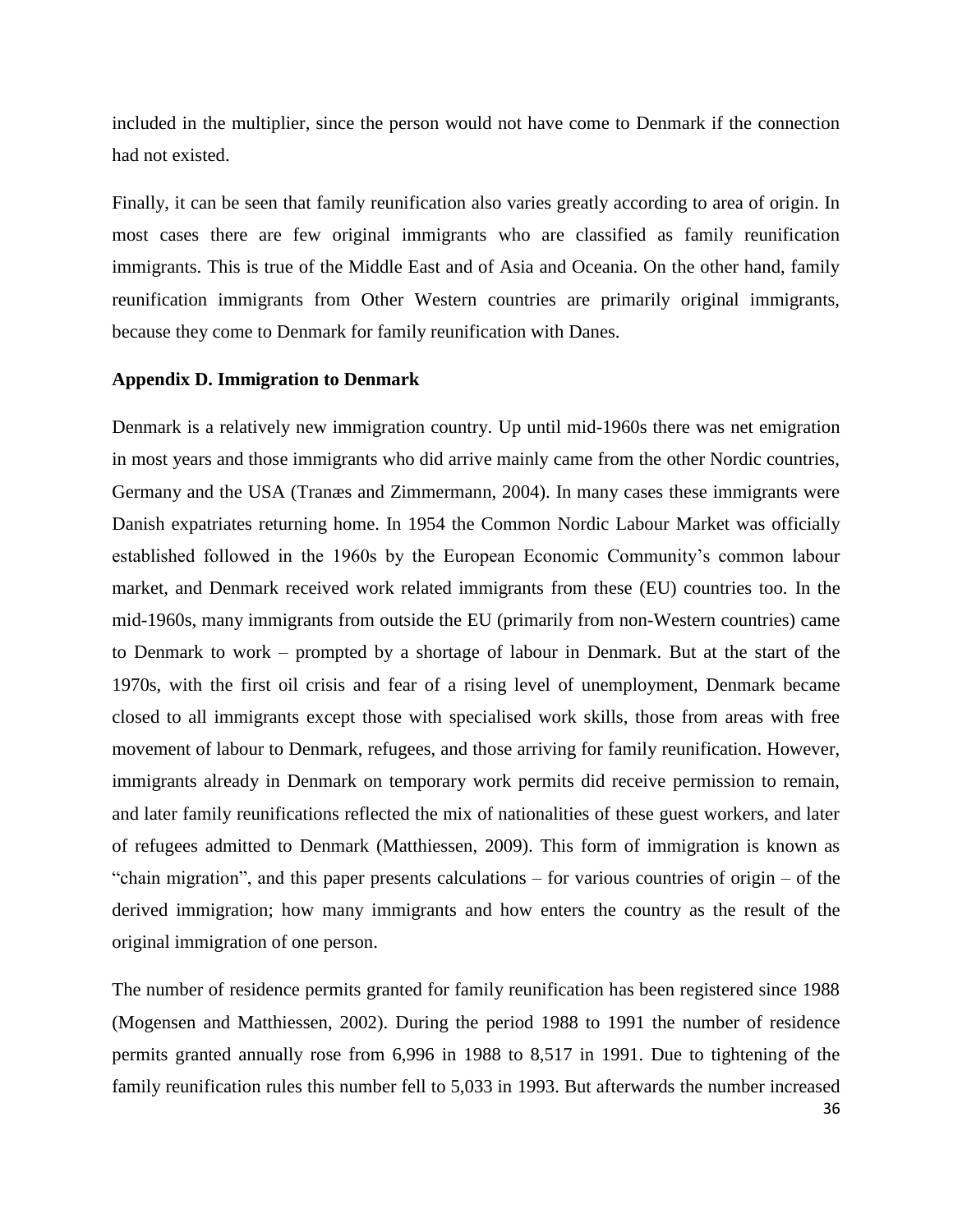again and reached 10,950 permits in 2001. In 2002 the rules was tightened once more and the number fell to 3,522 in 2005 slowly rising to 4,768 in 2010 (Statistics Denmark, 2011). In terms of the proportion of permits, residence permits granted for family reunification fell during the period 2001 to 2010 from just under 1/3 of all permits to a little more than 5%. Legislation introduced in the past few years has also resulted in a significant alteration to the mix of nationalities among immigrants. Greater restrictions on family reunification and asylum policies have resulted in a reduction in the number of immigrants coming from the Middle East, Asia and Africa, while the eastward extension of the EU in combination with the economic upturn from 2004 to 2008 has led to a massive increase in the immigration of labour from Eastern Europe. By calculating the immigration multiplier, it is possible to estimate how much immigration this new influx of labour will generate.

#### **Regulations for obtaining a residence permit in Denmark**

While immigration is determined by many factors, there is one important instrument that gives the host country the means of controlling the immigration multiplier: the regulations for obtaining a residence permit, and in particular the regulations for obtaining a residence permit on family reunification grounds.

Work and study. Immigrants were relatively free to enter Denmark for employment purposes until 1973, where the first oil crisis and the fear of high rates of unemployment led to a halt on employment-related immigration. However, those "guest-workers" (as they were known) who were already in the country were granted permanent residence rights. The restriction on entry applied only to immigrants from outside the Nordic Region and the EU; people from those regions were not subject to any restrictions. The ban on work-related immigration has remained in effect ever since, loosened only by attempts to institute a "green card" type of scheme designed to satisfy demand for certain types of labour. Until recently, study-related immigrants has primarily arrived from the other Nordic countries, whose citizens are not subject to the rules on residence permits (Jacobsen and Junge (2009)). The proportion of immigrants entering Denmark with study residence permits has increased in step with the growing number of courses taught in English at Danish universities.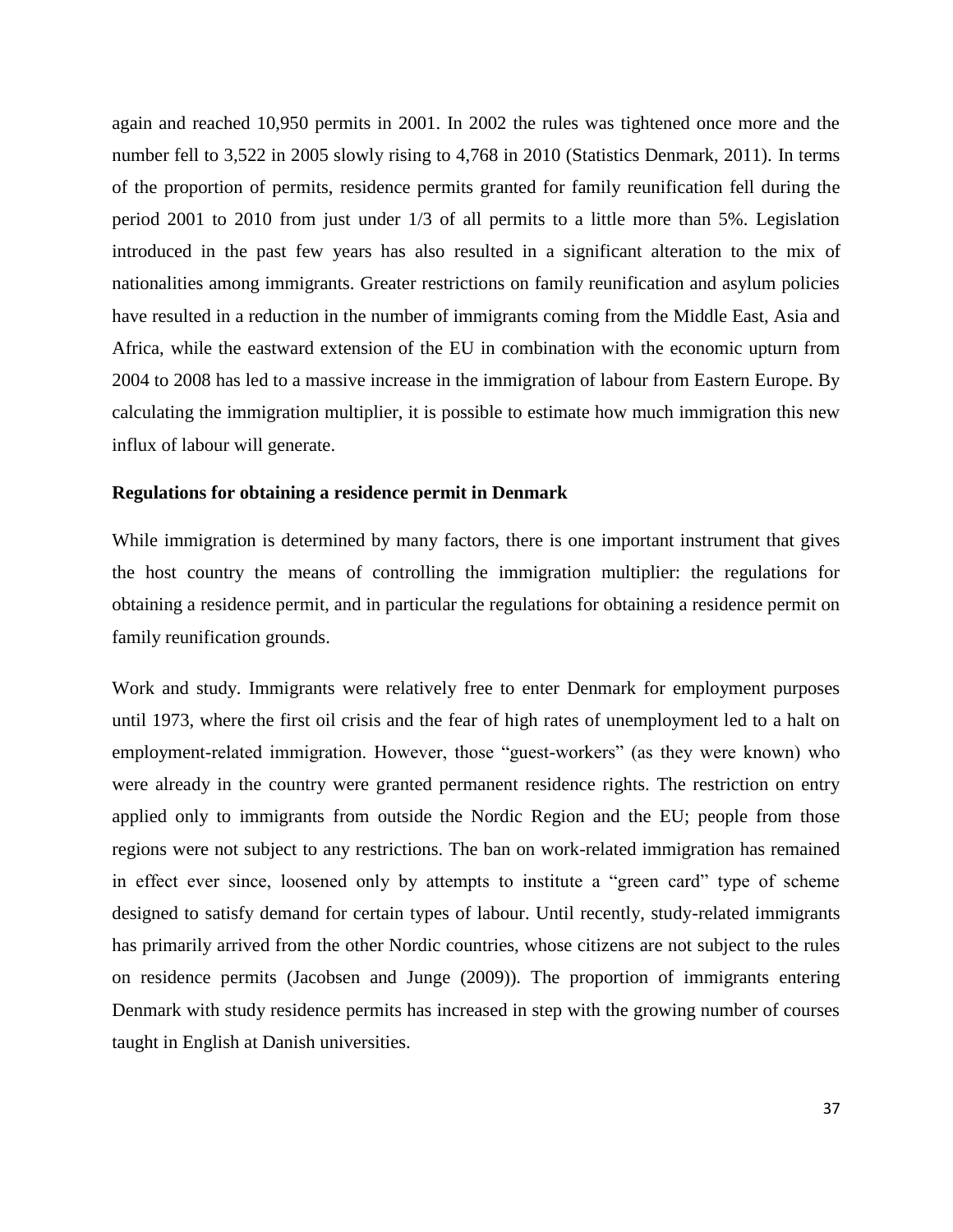Family reunification. Up until 1999, immigrants to Denmark had the right under Danish law to bring their close family members into the country if they had a permanent, employment or study residence permit. "Close family" in this context meant children, spouses and parents. However, only immigrants with permanent residence permits were entitled to bring their parents into the country. From 2000 onward, family reunification for a spouse required that the couple's ties with Denmark should be at least as strong as those with the spouse's home country. In 2002 this restriction was tightened further, in that the ties to Denmark had to be stronger than the ties to the spouse's home country. Furthermore, the right of adult immigrants with permanent residence permits to bring their parents into the country was abolished. Finally, it was decided that family reunification was only to be permitted for immigrants over the age of 24. The spouse resident in Denmark is also required to be able to provide a suitable place to live and a bank guarantee of DKK 63,413 (in 2011), and may not have been a recipient of state benefits over the previous five years.

Asylum. Asylum is granted on humanitarian grounds and residence permits was original based on the Aliens Act of 1952 that gave asylum to persons meeting the conditions in the UN Refugee Convention. In 1983 the law was adjusted and the group of "de facto refugees" was also accepted. They did not meet the criteria in the UN Convention, but did have a well-founded fear of persecution (Tranæs and Zimmermann, 2004). At the same time it was made more difficult for the authorities to return asylum seekers. This law gave Denmark a reputation of being refugee-friendly (Kjær, 1995). The law has been tightened ever since, most pronounced in 2002 where the entry for asylum seekers were adjusted so that now only asylum seekers who meet the definition of a refugee under the UN Convention can be granted asylum.

Integration.The legislation on integration was originally targeted at refugees, since other immigrants usually have different links to Denmark. Nevertheless, very low rates of employment among immigrants led to a number of measures being taken to promote employment. From 1999 the introduction program was offered to all newly arrived immigrants (except EU-citizens and their family) and the program was extended from 1½ to 3 years. A lower social security benefit for newly arrived foreign citizens was introduced at the same time. Due to criticism that the rules discriminated immigrants the benefit level was later raised to the level for Danish citizens again.